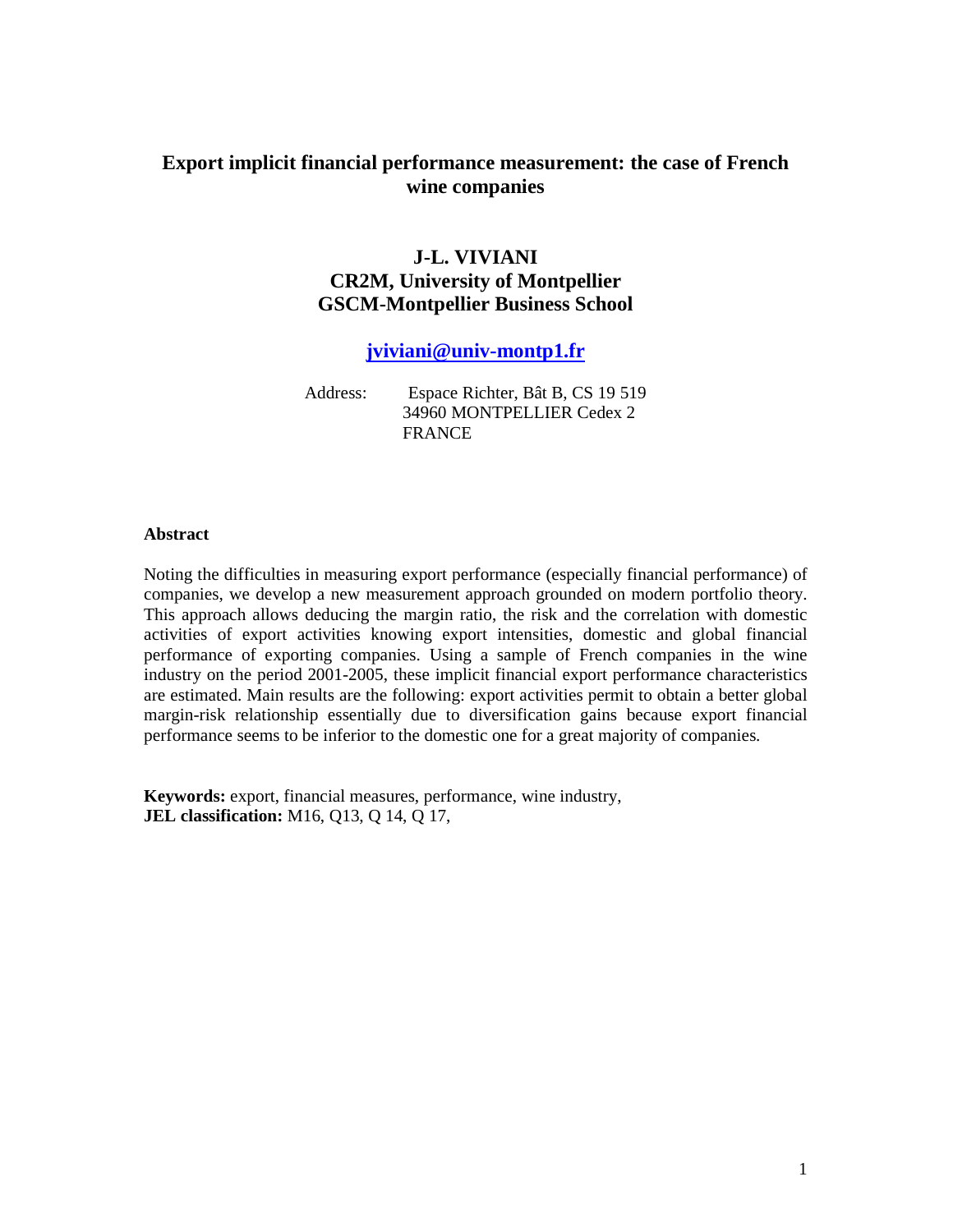### **Export implicit financial performance: the case of French wine companies**

# **J-L. VIVIANI CR2M, University of Montpellier jviviani@univ-montp1.fr**

#### **Abstract**

Noting the difficulties in measuring export performance (especially financial performance) of companies, we develop a new measurement approach grounded on modern portfolio theory. This approach allows deducing the margin ratio, the risk and the correlation with domestic activities of export activities knowing export intensities, domestic and global financial performance of exporting companies. Using a sample of French companies in the wine industry on the period 2001-2005, these implicit financial export performance characteristics are estimated. Main results are the following: export activities permit to obtain a better global margin-risk relationship essentially due to diversification gains because export financial performance seems to be inferior to the domestic one for a great majority of companies.

**Keywords:** export, financial measures, performance, wine industry, **JEL classification:** M16, Q13, Q 14, Q 17,

#### 1. Introduction

Indeed in spite of its having been in existence for thousand of years, the wine industry has been exposed for some years to the combined effects of globalisation and of exacerbated international competition. Anderson (2004) has pointed out the main characteristics of the globalisation of the wine industry:

- a tendency for supplies to converge : which spells growing quality from new world countries owing to the dissemination of know-how and technologies,
- a tendency for demand to converge in a context of falling consumption per head in the old world producing countries coupled with an increase of varying magnitude in importing countries and the new world countries, while low quality wine consumption falls across the board,
- a process of internationalisation whereby exports grow much faster than production,
- consolidation and multinationalisation of companies: national and international mergers while the strategies of large international groups lead to the emergence of a world oligopoly (Coelho, 2005) which disrupts the competition environment via strategies of differentiation, policies of massive promotion, and optimisation worldwide of the productivity and logistic chain.

For the French wine industry, this process of globalisation coming as it does in a context of oversupply that has become structural, offers both threats and opportunities. The major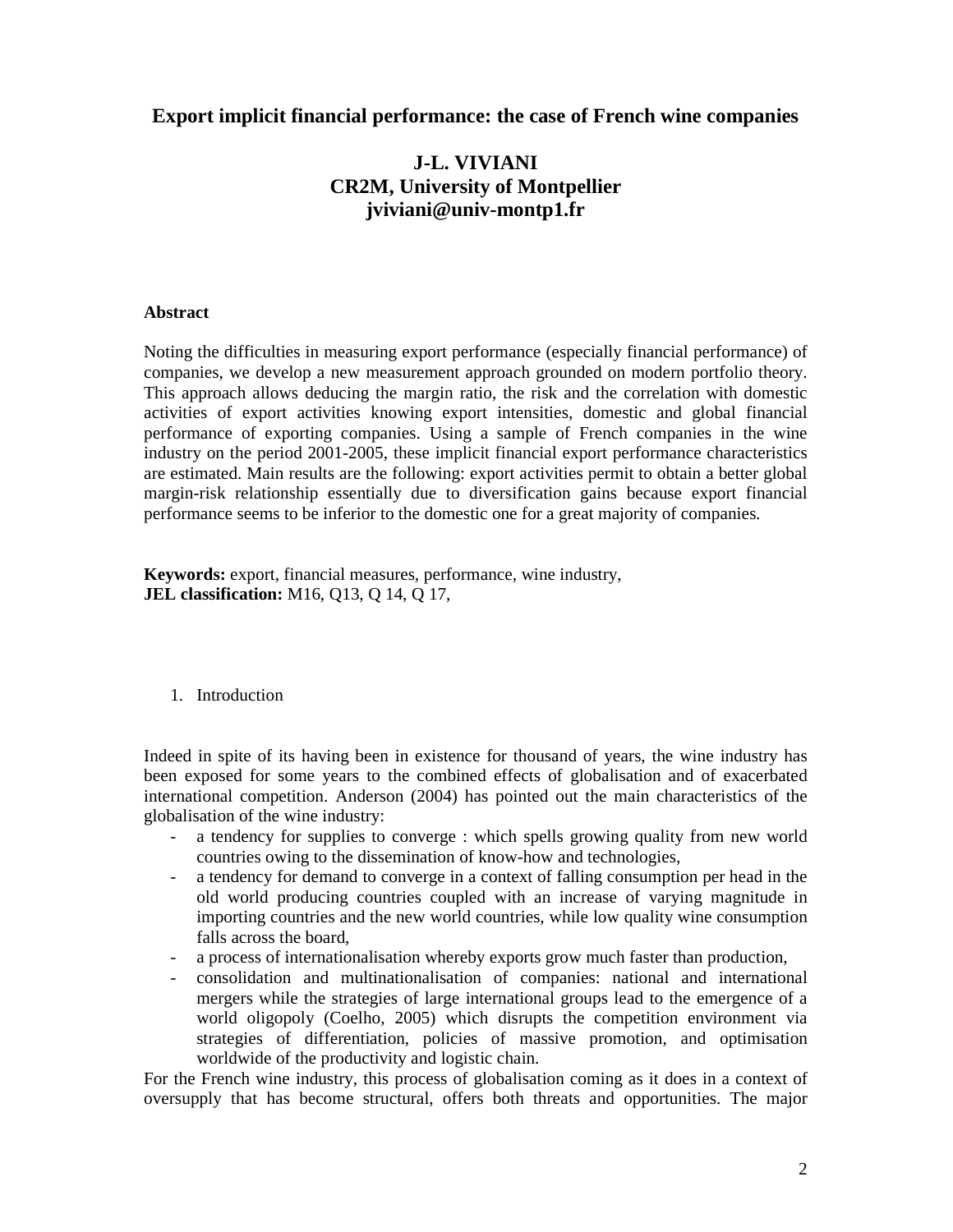opportunity stems from the growth in foreign markets which offers an alternative to a stagnating, not to say declining, home market. Among other things, threats are due to an extended competition on all market segments, notably that of quality wines which have developed a competitive advantage by implementing efficient commercial policies, as well as competitive costs also related to the size of firms and lighter regulations in New World countries. It is quite clear that their share of world trade has been growing steadily.

From the macroeconomic point of view, wine and spirits is the first exporting sector of the French food sector and one of the most important French exporting sector with 9 billions of euros in 2007 $(1)$ .

Taking into account the strategic importance of export in the wine industry at the company and country level it seems to us relevant to investigate the financial performance of companies in this particular industry.

Studies on export performance determinants are numerous testifying the importance of the issue in the literature (for different overviews, see Madsen (1987), Aaby and Slater (1989), Gemünden (1991), Chetty and Hamilton (1993), Zou and Stan (1998) and Leonidou *et al.* (2002)). However, despite considerable research, the evidence on the factors affecting export performance is largely fragmented and often contradictory (Aaby and Slater 1989; Cavusgil and Zou 1994; Zou and Stan 1998). One important explanation is the lack of agreement on how to conceptualize and make operational a measure of export performance.

Concerning the conceptual problem, performance is a multidimensional concept, with no single criterion being adequate. A problem that results in a variety of measures emphasizing different performance dimensions (Diamantopoulos, 1998). In the literature there is a number of ways how to dimensionalize export performance. One can make the distinction between financial, strategic and perceptual outcomes (Zou *et al.* (1998)), economic, non-economic (market related, product related) and generic measures (degree of satisfaction, perceived export success ...), (Katsikeas *et al.* (2000)) or into sales-related, profit related and growthrelated measures (Shoham (1996)) to quote some of the more classical typologies. These different measurement schemes make it difficult to compare findings in different studies. One solution is the construction of scales based on the set of different variables (Bijmolt and Zwart (1994)).The aggregation of various performance measures into a single measure of export performance partially overcomes the difficulty of performance measure (Katsikeas *et al.* (2000), Lages and Lages (2004)).

The issue is also complicated by the recognition that operationalization of performance measures seems often driven by the definition itself, most likely because of issues related to data availability (Boulding and Staelin, (1995)). It is difficult to access to archival data because companies do not report the financial details of their export activities. Specification and assessment of costs and benefit associated with export activities are also problematic because such costs are inherently related to how a company views these activities (Leonidou *et al.* 2002). Thus both objective and subjective export performance data are dependent of companies' view of their exporting activities.

The importance of the various performance dimensions (effectiveness, efficiency, adaptability) varies across stakeholder groups. Efficiency which is concerned with the outcome of business activities relative to the inputs employed to implement them is an essential dimension for investors and also for managers (Walker and Ruckert, 1987  $(^2)$ ).

-

<sup>&</sup>lt;sup>1</sup> DGDDI (French customs).

 $2^2$  For the authors the two other dimensions are effectiveness and adaptability.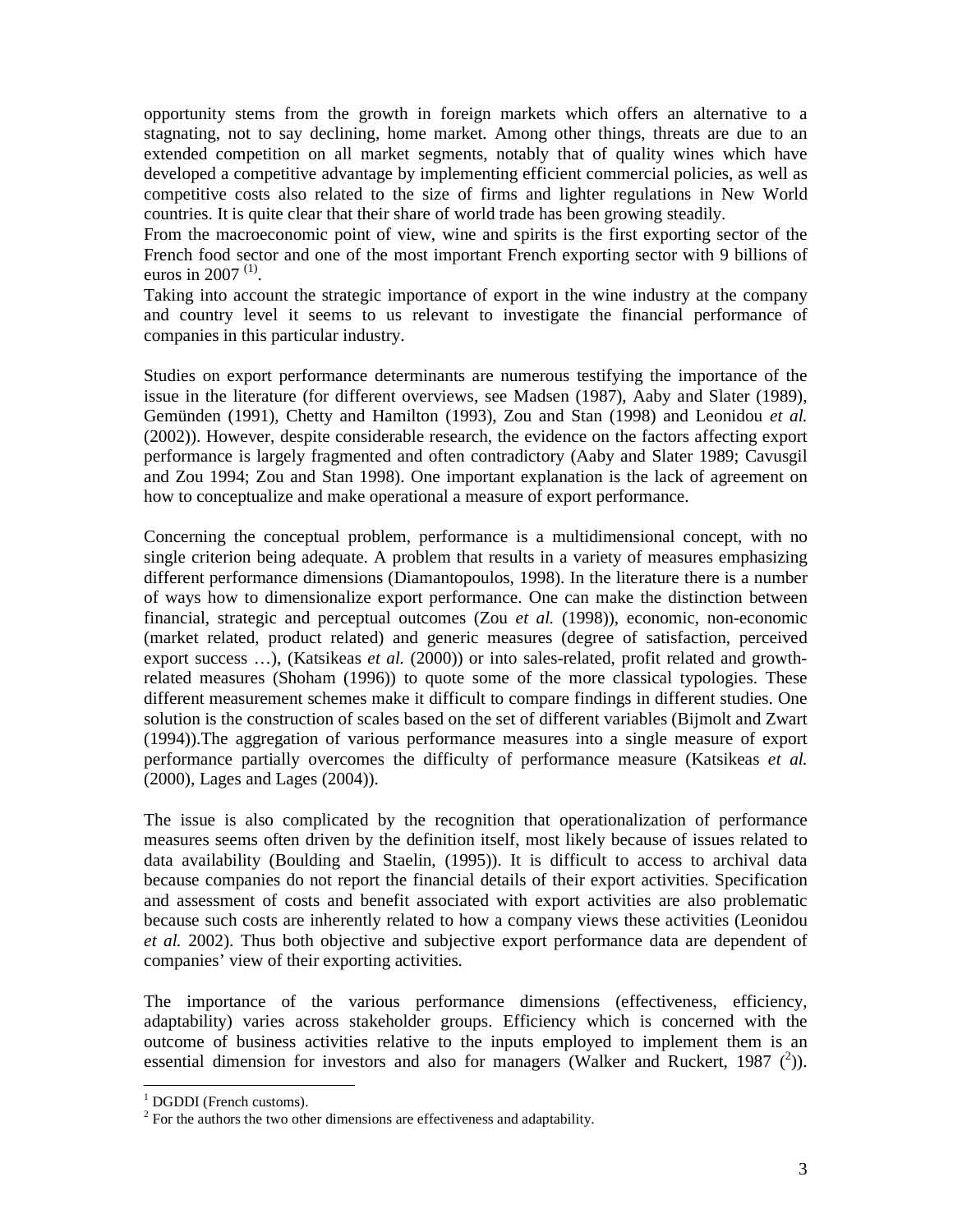Financial performance measures aim to measure value creation for shareholders or investors (shareholder and debt holders). In the export performance literature, financial performance measures used are profit-related measures. Sousa (2004) built a review of empirical literature published between 1998 and 2004 about export performance measures. He gathered about 50 different export performance indicators and found that the most frequently used ones were "*export intensity (export-to-total sales ratio), export sales growth, export profitability, export market shares, satisfaction with overall export performance, and perceived export success" (p 8).* He makes the distinction between objective (quantitative and calculated using financial data and cost analysis) or subjective (attitudes, perceptions: qualitative measures using scales) profit-related measures. A small number of studies use objective measures (export profitability, (2 studies), export profit margin, (3 studies), and export profit margin growth (1 study)). These measures are open to criticism in that, due to lack of data, they may not be known with any degree of certainty (Smiee and Anckar, 1998). When managers are unwilling or unable to provide objective financial data (Katsikeas *et al.* (1996), Yang *et al.* (1992)), subjective measures of profitability (perceived values of the variables) can be the solution but they are also subject to several sources of bias. Company officials are under no obligation to disclose information on exports and are often reluctant to disclose information on a single segment of their business. The majority of exporters are SME (that is the case in the French wine industry) lacking of appropriate export accounting mechanisms. However, Bilkey (1982) reported that "*management's perceptions of the relative profitability of exporting are somewhat "rubbery" but not necessarily erroneous yardstick for evaluating export marketing practices"*. We can find a confirmation of these results in the strategic literature where there is evidence of the reliability of subjective self-reported performance measures and of significant correlation between subjective and objective measures (Dess and Robinson (1984), Pearce *et al.* (1987), Venkatraman and Ramanujam (1986, 1987), Dawes (1999)).

Profit-related measures used in export performance determinants literature describe only one dimension of financial performance: the expected gain due to export activities. Two other important dimensions are missing: the risk of export activities and their contribution to diversification gains (the contribution of export activities to the overall risk of the company). Those two last dimension are sometimes taken into account in theoretical studies (Stahrl and Khoury (1986)) but are not used in empirical ones. Assuming that company's managers are rational, and following the portfolio theory (Markowitz, (1952, 1959) they must choose their various activities so as to maximize the return to risk relationship of the overall company. Following this approach, companies undertake export activities only if they contribute to ameliorate the return to risk ratio of the company. This objective can be achieved in two ways: the return to risk ratio of export activities is higher than domestic ones and/or export activities offer a diversification gain (their low correlation with domestic activities justify their introduction in the company's portfolio of activities). The more export activities are interesting (following these criteria), the more the company has to invest in them.

To measure the three dimensions of financial performance (profit, risk and diversification) of exports it will be necessary to know return and risk generated by export activities and the correlation with the domestic ones. Unfortunately these data are hardly available to researchers and often to companies' managers specifically in small and medium sized companies. To overcome this difficulty we propose a strategy directly inspirited by a methodology commonly used in finance. The objective of the method is to deduce the value of some parameters of interest by applying a quite generally accepted model to available data. A famous example of this strategy is the so-called implicit volatility (Latane and Rendleman, 1976) where the volatility of future asset returns is estimated by using market data and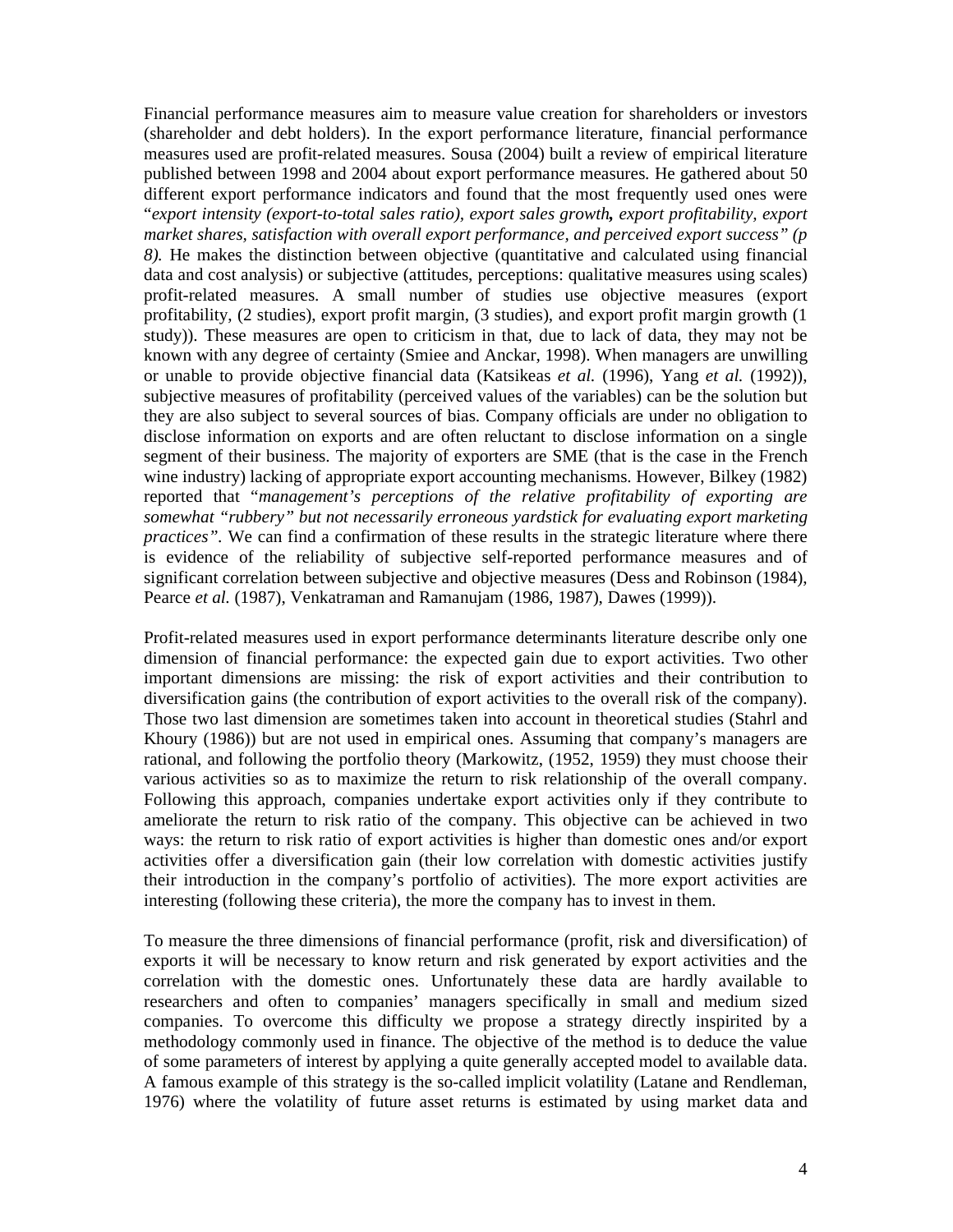inverting the famous Black and Scholes (1973) formula. In our case, we want to infer from data available in companies financial statements, the return, risk and correlation of export activities using a simple model of portfolio theory.

In short the present study contributes to the financial export performance measures in two ways. First, it proposes a more complete set of measures of financial export performance and second, a way to overcome the lack of data availability to make operational these measures. Finally it illustrates the approach on a sample of companies in the French wine industry.

The article is set out as follows. In the second section the portfolio model applied to companies activities (domestic and export) is constructed and some adaptations are made to obtain a testable form. The third section describes the sample selection method, data and estimation procedures of the various parameters. Fourth section is devoted to results presentation and analysis. The fifth section offers conclusion.

2. Theoretical framework

We present a simple expected utility maximization model of optimal proportions of domestic and export activities.

To know the success of export (particulary in SMEs), an important issue is how pleased the owner-manager is with the internationalization project. The management anticipation of the performance of export seems to us one of the main drivers of export decision. But contrary to the methodology presented above we will not use data on management anticipation or satisfaction but we try to infer these variables from the actual decision taken. The more the company exports the more management is supposed to be satisfied with export (cf. the disconfirmation of expectation proposed by Shoham (2000)). More specifically, in our approach proportion of domestic and export activities are supposed to be the result of expected utility optimization behaviour. Companies seek the combination of domestic and export activities so as to maximize expected utility of profit:

$$
E[u(\pi)] = E[u(\widetilde{m}_D S_D + \widetilde{m}_X S_X)]
$$
\n<sup>(1)</sup>

with

 $\pi$ : profit,

 $\tilde{m}_D$ : random margin of domestic activities (in % of sales),

 $\widetilde{m}_X$ : random margin of export activities (in % of sales),

*S*<sub>*D*</sub>: domestic sales,

*S X* : export sales,

U(.) : utility function,

E(.) : denotes expectation.

This approach supposes that total sales are given at this step meaning that companies have the opportunity to sell their products on the domestic market and in various foreign countries. We suppose that the choice of these foreign countries have been made at a preceding step and depends of various internal and external factors that will not be studied here. In short the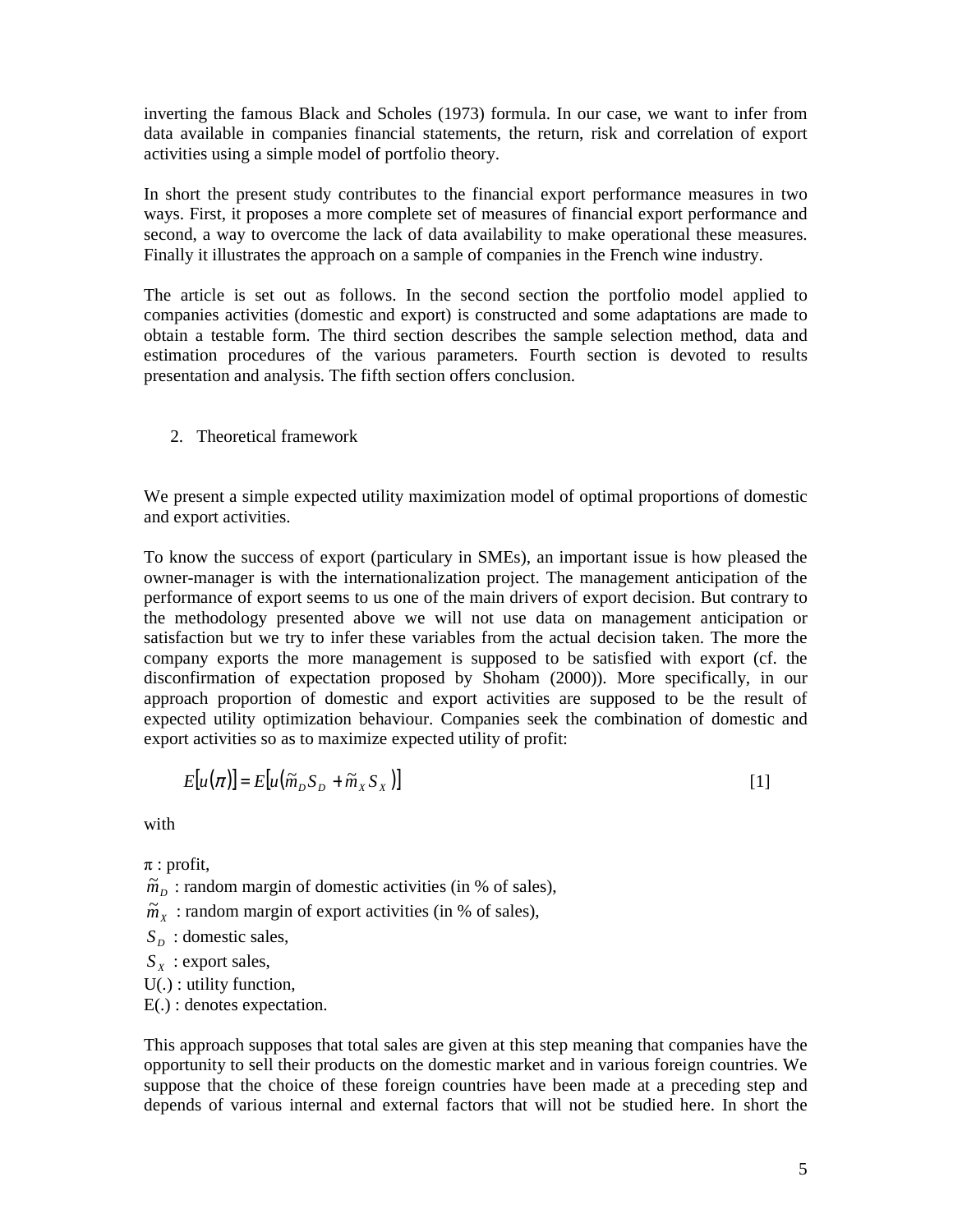opportunity set (the various export markets accessible to the company) is supposed given. We are only interested in the consequences of the foreign countries markets choice made by the company on the margin and the risk of export activities. In other words the domestic and foreign activities represent a given universe and we concentrate on the optimal combination of these given activities. Accordingly, the sales constraint is the following:  $S_D + S_X = S$  (S means total sales) and dividing equation by S constraint becomes:  $s<sub>D</sub> + s<sub>X</sub> = 1$ .

Moreover export and domestic margin are supposed to be constant whatever the level of sale or the market share of the company on the domestic and exports markets. But we can imagine that some French wine companies export to avoid a lower domestic margin due, for instance, to a saturated domestic market. Constant margin suppose perfect competition which is probably not the case on markets where differentiation and quality play an important role. Our choice is dictated by the fact that the sensibility of margins to the volume of sales is not available.

To solve the previous program, [1], it is common in empirical studies to use an approximation formula which incorporates agent risk aversion. Assuming a normal distribution, equation [1] becomes  $(^3)$ :

$$
E[u(\widetilde{m}_G)] = E[(\widetilde{m}_D s_D + \widetilde{m}_X(1 - s_D))] - \frac{\lambda}{2} V[(\widetilde{m}_D s_D + \widetilde{m}_X(1 - s_D))]
$$
\n<sup>(2)</sup>

with

 $\tilde{m}_G$ : global margin ratio of the company,  $\lambda$ : coefficient of risk aversion,  $\lambda > 0$ , V(.) : variance.

It is possible to show by direct calculation that equation [2] is exact for an exponential utility function  $(U(w) = -e^{-\lambda w})$ <sup>(4)</sup>. This function is characterized by a constant absolute risk aversion (CARA) and increasing relative risk aversion. For other utility functions equation [2] gives only an approximation.

By using simple properties of expectation and variance operator in equation [2] one can obtain:

$$
E[u(\widetilde{m}_G)] = (\overline{m}_D s_D + \overline{m}_X (1 - s_D))
$$
  
 
$$
-\frac{\lambda}{2} [V(\widetilde{m}_D) s_D^2 + V(\widetilde{m}_X) (1 - s_D)^2 + 2s_D (1 - s_D) Cov(\widetilde{m}_D, \widetilde{m}_X)]
$$
 [3]

 $\overline{m}_D = E(\widetilde{m}_D)$  $\overline{m}_x = E(\widetilde{m}_x)$ Cov(.,.) : covariance.

-

First order condition of expected utility maximization is:

 $3$  This objective function is a direct adaptation to our specific framework of a currently used utility function simplification in finance. The passage from [1] to [2] goes back to Pratt (1964).

<sup>&</sup>lt;sup>4</sup> Various other utility functions, such as the logarithmic, quadratic, linear, and power, to cite the more common, exist in the literature.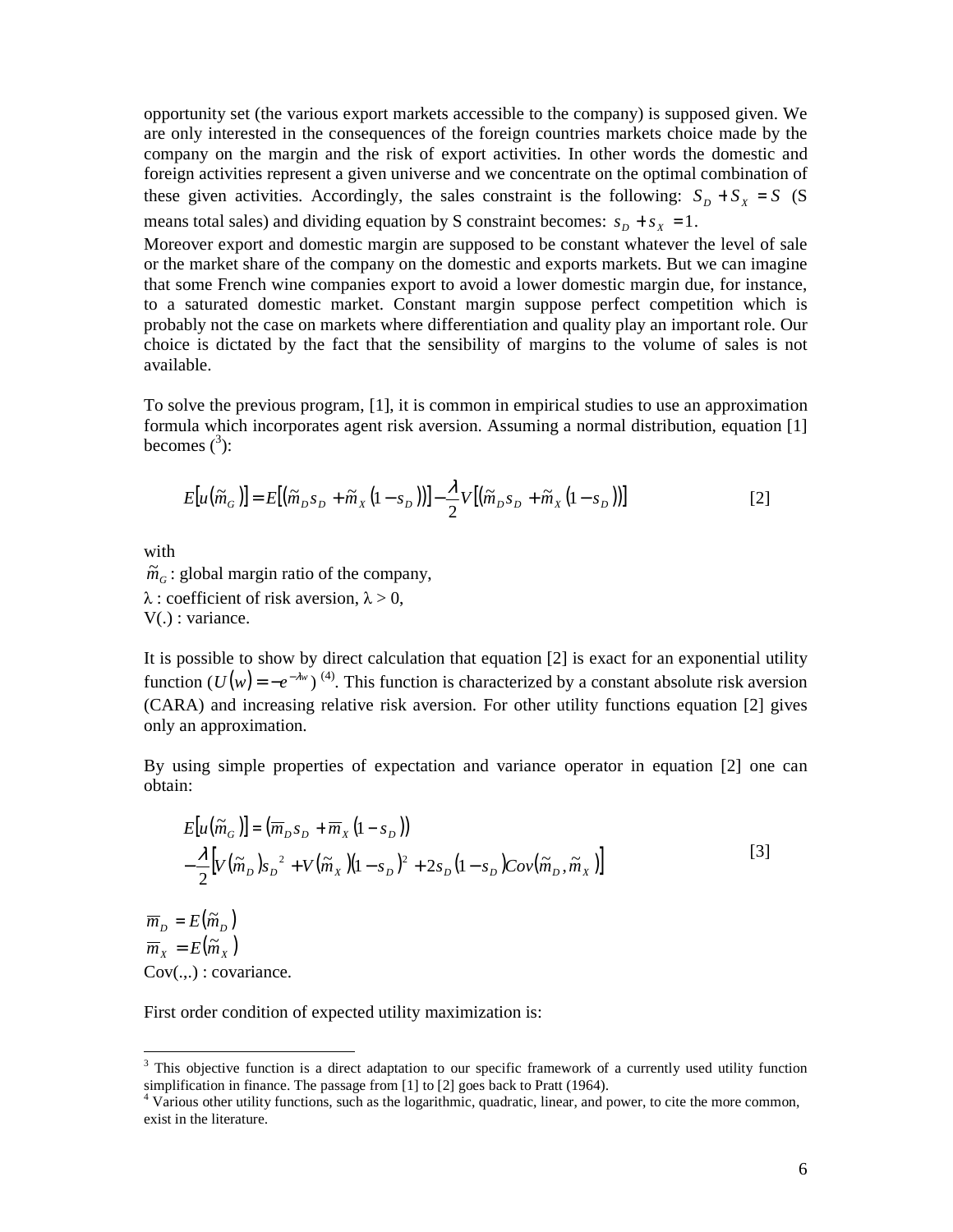$$
\frac{dE[u(\tilde{m}_G)]}{ds_D} = (\overline{m}_D - \overline{m}_X)
$$
  

$$
-\frac{\lambda}{2} [V(\tilde{m}_D) 2s_D - V(\tilde{m}_X) 2(1 - s_D) + (2 - 4s_D) Cov(\tilde{m}_D, \tilde{m}_X)] = 0
$$

By isolating  $s<sub>D</sub>$  in the preceding equation it comes:

$$
s_D^* = \frac{\overline{m}_D - \overline{m}_X + \lambda [V(\tilde{m}_X) - Cov(\tilde{m}_D, \tilde{m}_X)]}{\lambda [V(\tilde{m}_D) + V(\tilde{m}_X) - 2Cov(\tilde{m}_D, \tilde{m}_X)]}
$$
\n<sup>(4]</sup>

The importance of domestic activities depends on:

- The deviation between expected domestic and export margins, the more export activities are profitable in comparison to domestic ones the greater export intensity is,
- The domestic and export risk, export intensity is a positive function of domestic risk  $(5),$
- Correlation between the two activities (emphasis on the diversification function of export),
- The coefficient of risk aversion.

From the previous theoretical model we can get three equations:

- The optimal combination of activities, (equation [4]),
- Expected margin decomposition for an exporting company:

$$
\overline{m}_D s_D^* + \overline{m}_X (1 - s_D^*) = \overline{m}_G \tag{5}
$$

 $\overline{m}_G$  =  $E(m_G)$ 

- Risk decomposition for an exporting company:

$$
V(\tilde{m}_D) s_D^{*^2} + V(\tilde{m}_X)(1 - s_D^*)^2 + 2s_D^* (1 - s_D^*)Cov(\tilde{m}_D, \tilde{m}_X) = V(\tilde{m}_G)
$$
 [6]

The solution of the system formed by the two equations [4] and [6] is (see appendix 1):

$$
V(\widetilde{m}_X) = \frac{V(\widetilde{m}_G)(1 - 2s_D^*) + s_D^*^2 V(\widetilde{m}_D) - 2As_D^* (1 - s_D^*)}{(1 - s_D^*)^2}
$$
  
\n
$$
Cov(\widetilde{m}_D, \widetilde{m}_X) = \frac{V(\widetilde{m}_G) - s_D^* V(\widetilde{m}_D) + A(1 - s_D^*)}{(1 - s_D^*)}
$$
\n[7]

$$
A = \frac{\overline{m}_D - \overline{m}_X}{\lambda}
$$

We get a system of only 3 equations for 9 unknowns. So we must deduce the value of 6 unknowns from financial data. From empirical data, we can obtain quite easily the expected

<sup>&</sup>lt;sup>5</sup>The sign of the derivative of export intensity on export risk is not determinate.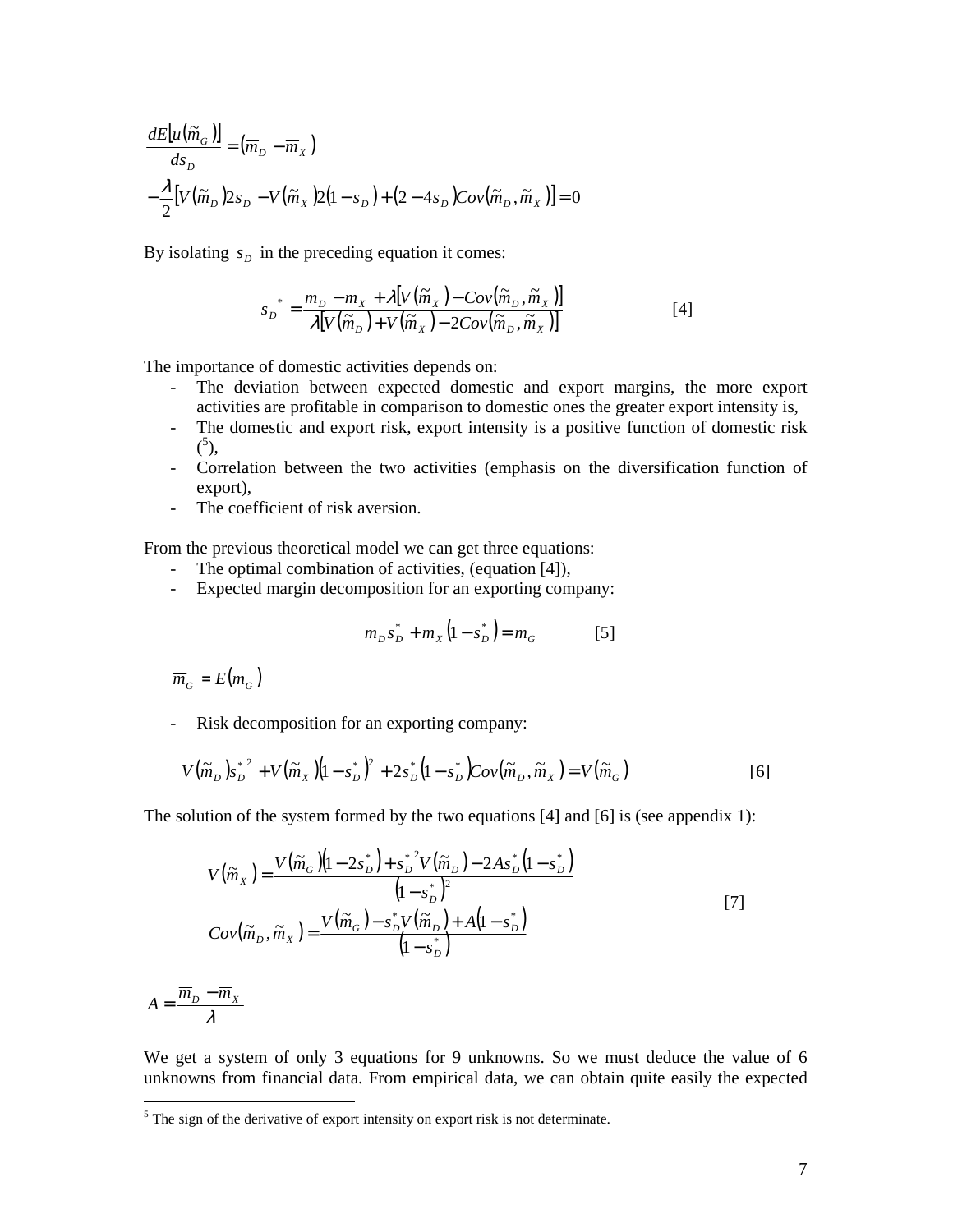global margin  $(\overline{m}_G)$  and the variance of global margin  $(V(\widetilde{m}_G))$  of exporting companies. The choice by a company of a specific risk reward relationship will enable us to induce it's coefficient of risk aversion, λ. We suppose that the actual combination of activities is equal to the optimal one, so  $(1-s_D^*)$  is set equal to the observed export intensity. To obtain the expected margin and margin standard deviation of domestic activities, we suppose that the opportunity set for domestic activities of exporting companies is similar to the one of purely domestic one. Hence  $\overline{m}_D$  and  $V(\widetilde{m}_D)$  are deduced from the mean and variance of margin ratio of purely domestic companies. The solution of the system of equations [4], [5], [6] gives us the value of the three remaining variables: expected export margin, export margin standard deviation, and correlation between export margin and domestic margin. The procedure is detailed in 3.2.

3. Sample selection, data and estimation procedure

#### 3.1. Sample selection and data

To empirically test the relevance of the approach outlined above we use the survey called "Enquête Entreprises Aval de la Filière  $\mathrm{Vir}^6 - 2006$ " (EEAFV-2006) which is about the determinants of the performance in French wine companies. It was carried out by Supagro, the Superior School of Agronomy in Montpellier (South of France, in the Languedoc Roussillon wine region). It provides data about the strategies and strategic choices chosen by companies and the elements impacting their financial, strategic, trade performance.

Data were collected through two different and complementary ways: a questionnaire was sent to the companies of the industry. The questionnaire was pre-tested on a dozen companies before it was used by researchers meeting firm managers like in a poll. Only companies with a turnover superior to three million euros were taken into account. Data were completed with financial statements from 1996 to 2005 available on Diane-SCRL  $\binom{7}{1}$  database.

The analysed unit is the company and more particularly companies owning a managerial autonomy: subsidiaries or firms controlled by a group are excluded. All French producing regions are gathered in this study, concerned companies. The final sample gathers 214 companies.

The questionnaire was divided into eight thematic parts (description of the company and human resources, firm relationship with suppliers, firm products, selling and relationships with downstream companies, governance, strategy, financial elements, and innovation) which gave indications about the firm resources and strategy and even some details about external determinants of export behaviour.

Variables are defined as the following:

-

 $6$  English translation: Survey about companies in the wine Industry  $-2006$ .

 $^7$  This database is constructed by Bureau van Dijk (www.bvdep.com). It contains financial data on French listed and non listed companies, the European and World counterparts are Amadeus and Orbis.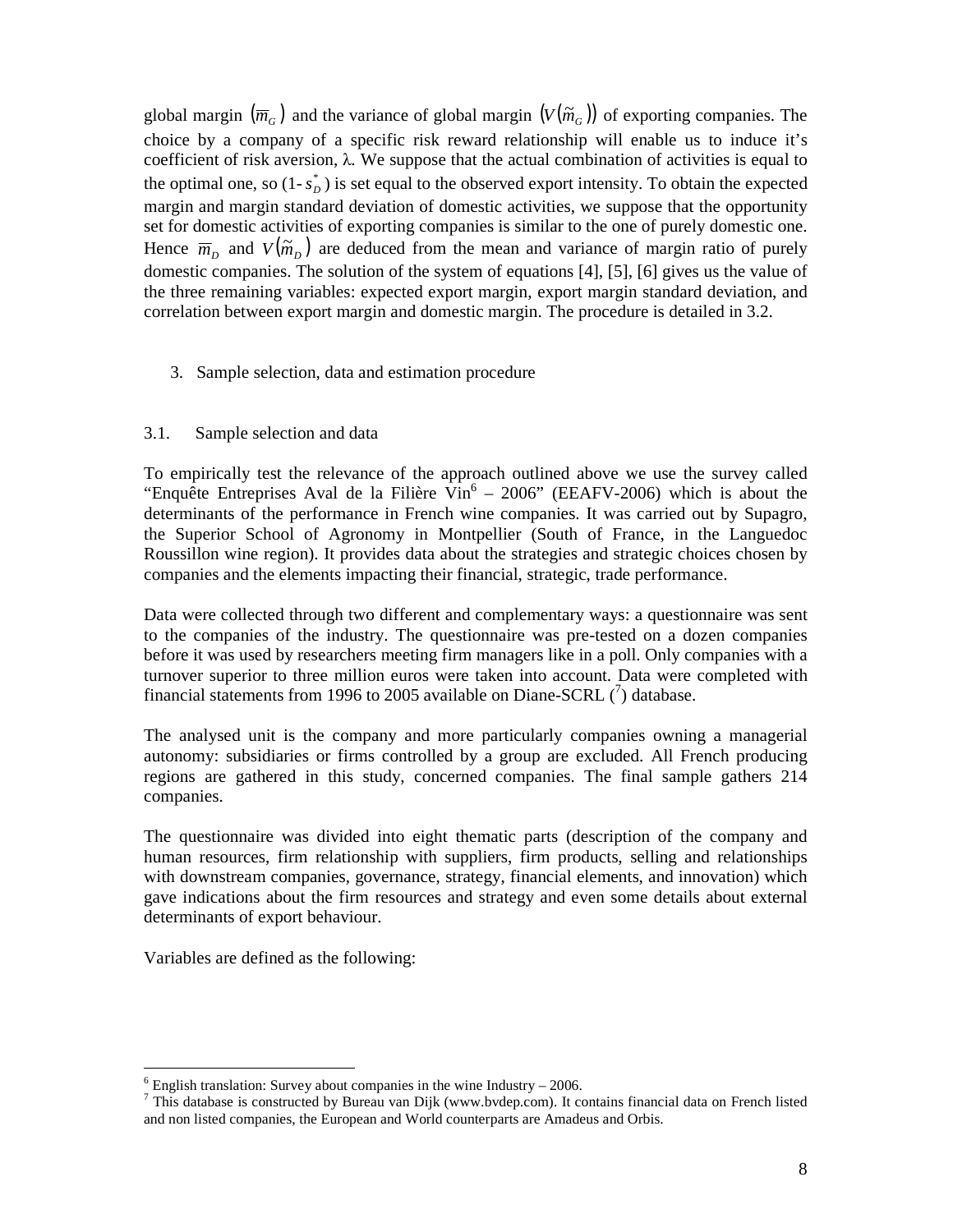- Export intensity: mean on the period 2001-2005 of the annual ratios *Total turnover Export turnover* .

The data was first extracted from Diane database, when data were not available in Diane, declarative data of the questionnaire were used.

- Expected margin ratio: mean on the period 2001-2005 of the annual ratios *Total turnover EBITDA* (EBITDA, Earnings Before Interest Taxes Depreciation and

Amortization) extracted from Diane.

- Variance of margin ratios: variance on the 2001-2005 period of the annual margin ratios.

The sample was divided in 2 groups:

- Companies with only domestic activities: in fact to obtain a large enough sub-sample we select companies with mean export intensity on the period 2001-2005 inferior to 5 %.
- Export companies: only companies with mean export intensity on the period 2001- 2005 superior to 15 % are chosen.

Table 1 describes the main characteristics of the two sub-samples and gives the probability of significant differences between companies included in each of them.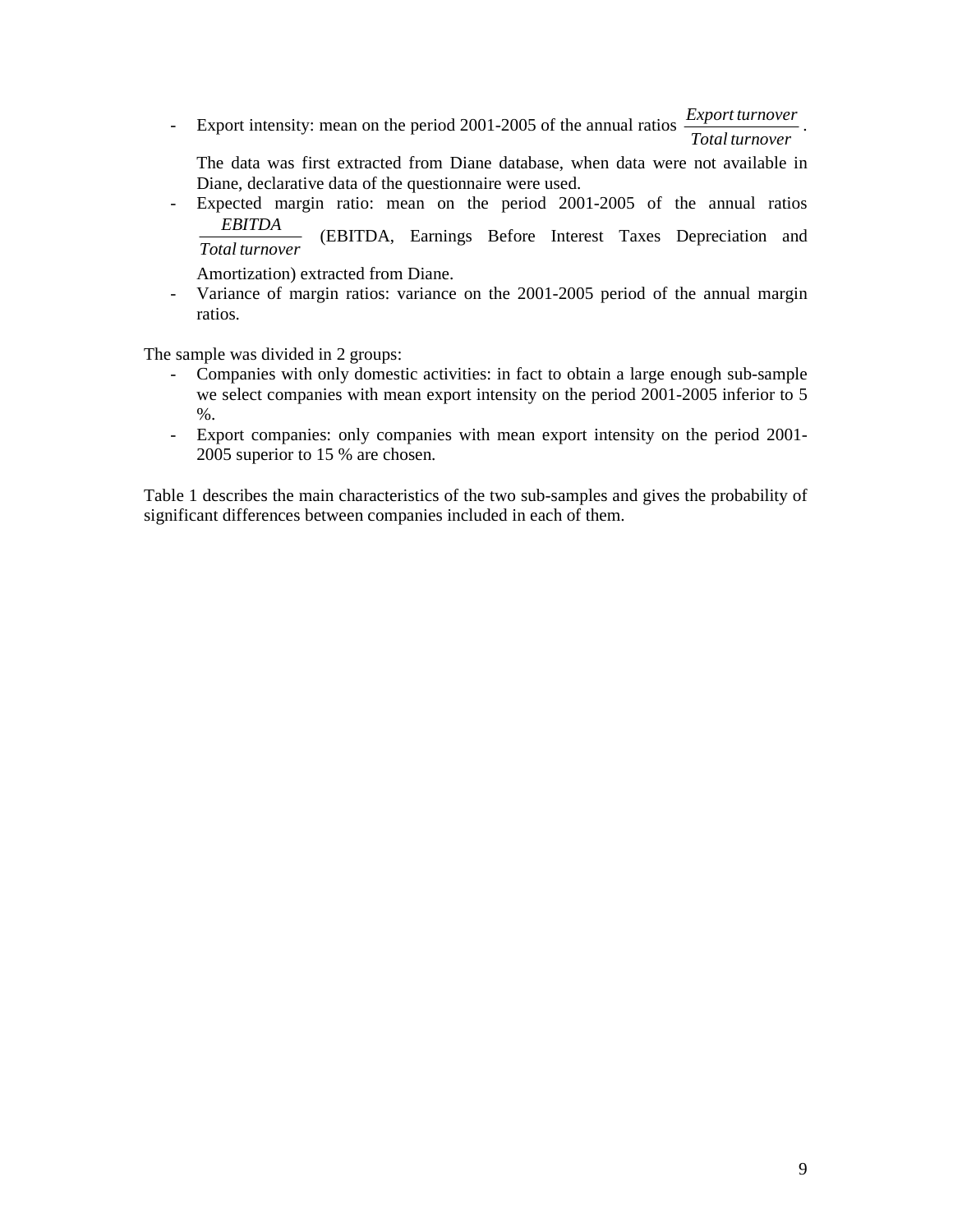| Table 1. Comparison of domestic and export companies of the sample                             |           |           |                 |  |
|------------------------------------------------------------------------------------------------|-----------|-----------|-----------------|--|
|                                                                                                | Domestic  | Export    | Signification   |  |
|                                                                                                | companies | companies | Probability (d) |  |
| size<br>(number<br>of<br>Sample                                                                | 46        | 90        |                 |  |
| companies)                                                                                     |           |           |                 |  |
| % export                                                                                       |           |           |                 |  |
| Sample mean                                                                                    |           | 0.4363    |                 |  |
| Standard deviation (a)                                                                         |           | 0.2154    |                 |  |
| Minimum                                                                                        |           | 0.1518    |                 |  |
| Maximum                                                                                        |           | 0.9295    |                 |  |
| Global turnover (mean 01-05)                                                                   |           |           |                 |  |
| Sample mean                                                                                    | 9814      | 45 109    | 0.000           |  |
| Standard deviation (a)                                                                         | 8850      | 54 302    |                 |  |
| Minimum                                                                                        | 2610      | 3 2 5 6   |                 |  |
| Maximum                                                                                        | 45 4 69   | 308 366   |                 |  |
| Global margin mean                                                                             |           |           |                 |  |
| Sample mean                                                                                    | 5.92 %    | 7.84 %    | 0.2596          |  |
| Standard deviation (a)                                                                         | 4.68%     | 10.92%    |                 |  |
| Minimum                                                                                        | $-0.74%$  | $-14.92%$ |                 |  |
| Maximum                                                                                        | 17.37 %   | 69.43 %   |                 |  |
|                                                                                                |           |           |                 |  |
| Global margin standard deviation<br>Sample mean                                                | 1.80 %    | 2.42 %    | 0.1962          |  |
| Standard deviation (b)                                                                         | 2.12 %    | 2.87 %    |                 |  |
| Minimum                                                                                        | 0.12%     | 0.046 %   |                 |  |
| Maximum                                                                                        | 9.93%     | 15.72 %   |                 |  |
| Margin to Risk Ratio (MRR) (c)                                                                 |           |           |                 |  |
| Sample mean                                                                                    | 5.28      | 6.83      | 0.3963          |  |
| Standard deviation (a)                                                                         | 4.89      | 11.82     |                 |  |
| Minimum                                                                                        | $-1.34$   | $-0.98$   |                 |  |
| Maximum                                                                                        | 18.07     | 87.19     |                 |  |
| (a) Cross-sectional standard deviation.                                                        |           |           |                 |  |
| (b) For each company the time series standard deviation of margin is calculated then the cross |           |           |                 |  |
| sectional standard deviation of all standard deviations is computed.                           |           |           |                 |  |
| (c) The margin to risk ratio is defined as: $MRR = -$                                          |           |           |                 |  |
| $\sigma(\widetilde{m})$                                                                        |           |           |                 |  |
| (d) Test of mean equality between the two samples with different variances.                    |           |           |                 |  |
|                                                                                                |           |           |                 |  |

We can see from table 1 that:

- Export companies are significantly larger than domestic ones. The fact that small companies do not export could be explained not only by their anticipation of poor financial performance of exports but also by the lack of capabilities to export.
- The mean and standard deviation of margin ratios of export companies are higher than domestic ones but deviations between expected margin and risk are not significant.
- The financial performance ratio (MRR) is also higher but not significant for export companies.

So export activities generate higher margin expectation and risk but without generating significantly higher global financial performance.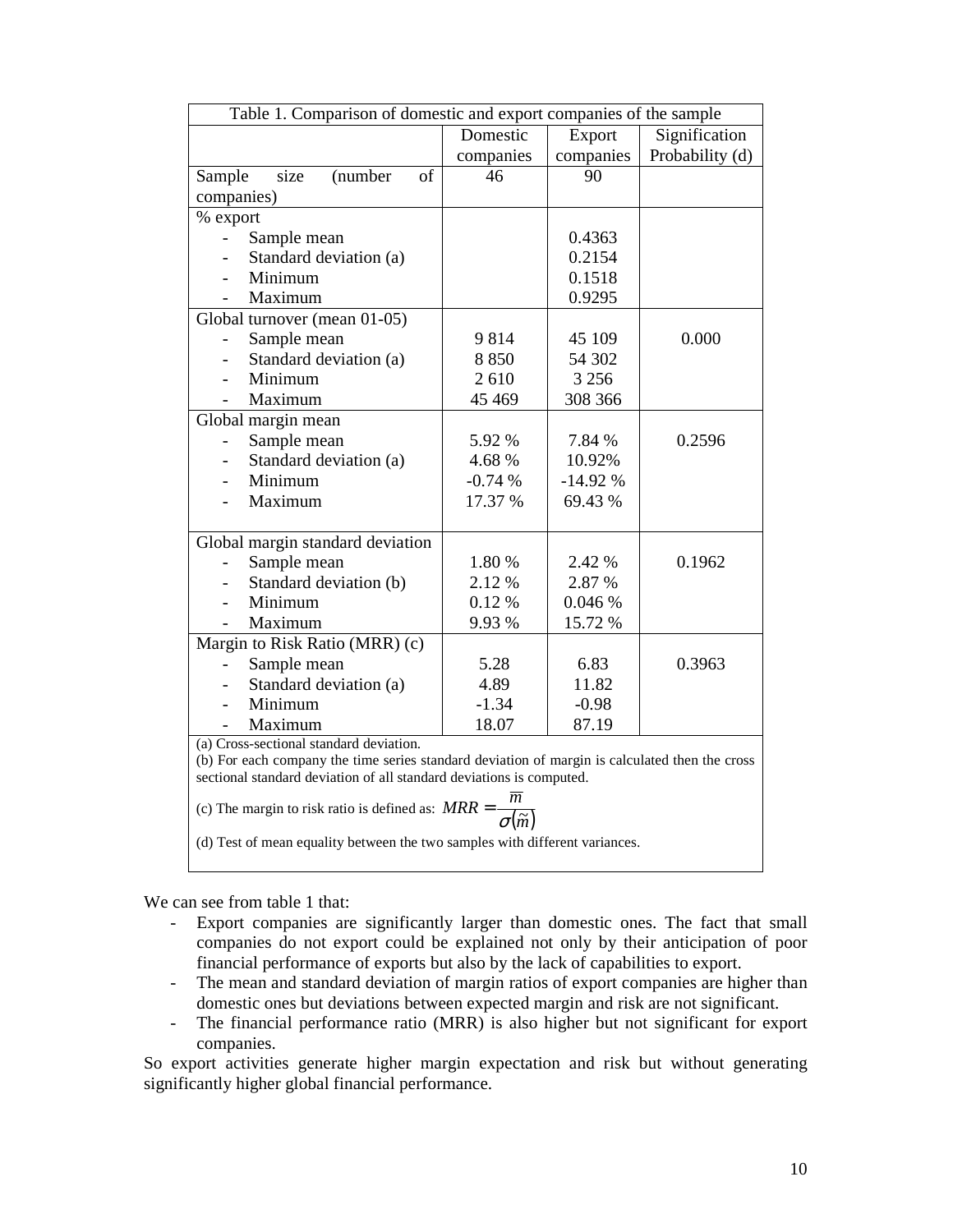#### 3.2. Procedure for estimating financial export performance

We develop an estimation procedure of the 3 dimensions of export financial performance (expectation and variance of margin ratios and correlation between domestic and export margin ratios) including the following steps:

- 1) Estimation of the coefficient of risk aversion
- 2) Estimation of the expected domestic margin and risk of domestic activities for exporting companies
- 3) Determination of the dimensions of exports financial performance (expected margin, risk and correlation with domestic activities)

#### 3.2.1. Estimation of the coefficient of risk aversion

In order to compute financial performance of export it is necessary to obtain the value of the coefficient of risk aversion. It seems to us inappropriate to give a unique value for this coefficient to all companies by using estimates given in literature because these estimates do not concern companies but essentially individual investors and are widely dispersed (see Giamouridis (2005) for a recent review). On the other side we do not get enough data to make sophisticated estimation of these coefficients as proposed by Walls and Dyer (1996) in the context of the oil industry. This method supposes the capability to compute the certainty equivalent of risky prospect. In the oil industry exploratory budget are known and can be interpreted as the certainty equivalent of the risky prospection activity. Such data as a certainty equivalent of risky activities are not available in the context of the French wine industry. Moreover such a sophisticated estimation will be out of the scope of this paper because our objective is not to obtain precise value of risk aversion coefficient but to have the possibility to compare the degree of risk aversion of companies in the sample. Here again we develop a methodology directly inspired by portfolio theory simplifying the Walls and Dyer approach.

Following portfolio theory the position of investors on the risk return efficient frontier depends on their degree of risk aversion (cf. graph 1). We suppose that the observed global return to risk relationship of each company reveals their relative risk aversion coefficient. Knowing the opportunity set, a company is more risk adverse if it choose a lower global standard deviation<sup>(8)</sup>. In the graphic 1, company 2 chooses a lower level of risk than company 1, we can infer that it is more risk adverse than company 1.

The actual return to risk ratio of a company depends also on its managerial skill and various other specific characteristics and business environment. To reduce the impact of these factors on the estimation of risk aversion coefficient we conduct, using the sample of exporting companies, an Ordinary Least Square, (OLS), of margin ratios on standard deviation of these ratios<sup>9</sup>:

<sup>-</sup><sup>8</sup> See below equation [11] and its comments for a more in depth analysis.

<sup>&</sup>lt;sup>9</sup> Note that in portfolio theory the relation between risk and return on the efficient frontier can be quadratic or linear if a risk free asset exist or if a "zero covariance portfolio" can be constructed (see Merton (1972) or Huang and Litzenberger (1988) chapter 3 for a pedagogical presentation). We choose a linear relationship to simplify computation but we acknowledge that a quadratic one is probably more appropriate in the context of absence of a risk free rate. Note that in this paper we do not try to compute efficient frontier but only to find an empirical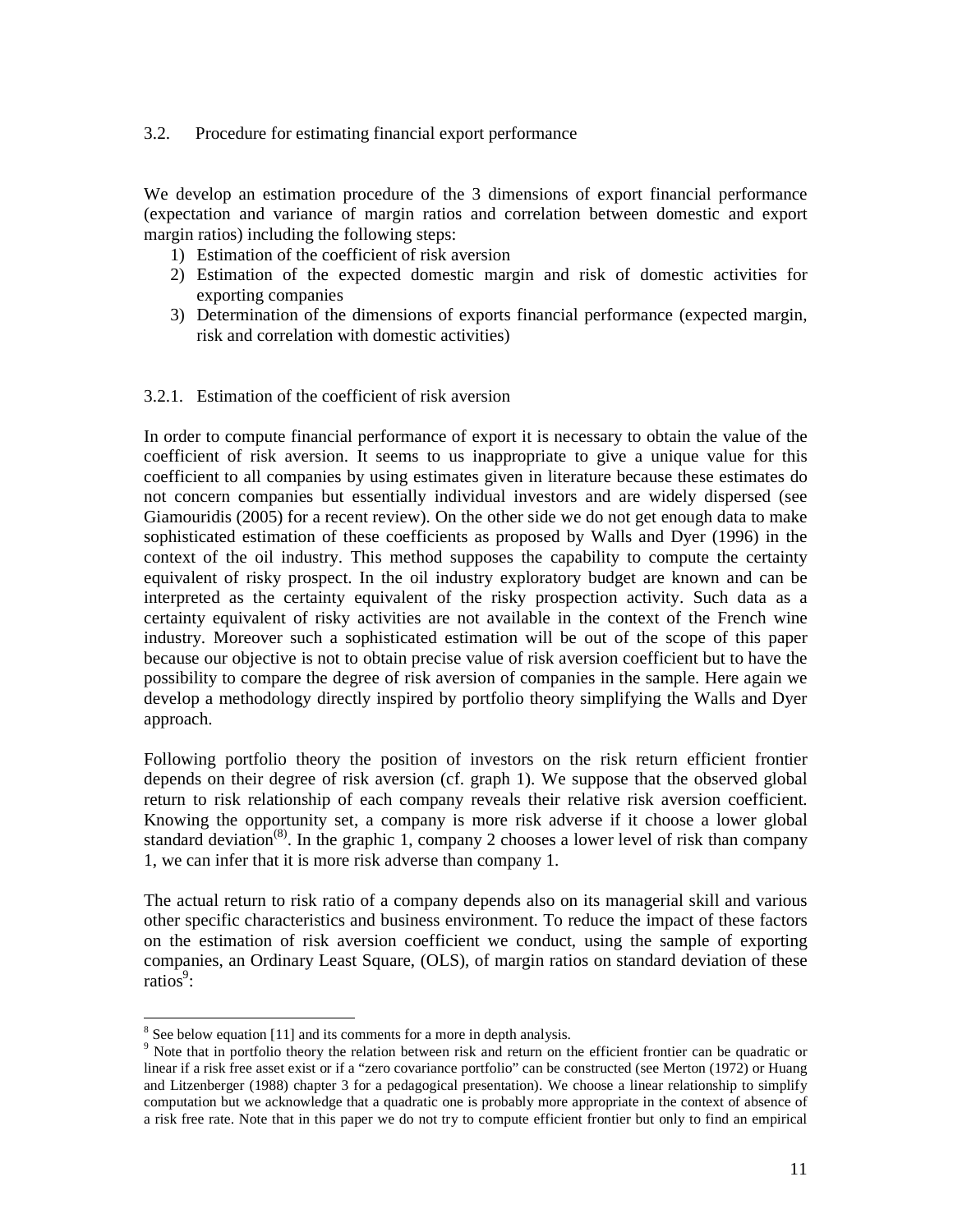$$
m_{Gi}^{e} = \alpha_{G} + \beta_{G} \sigma_{Gi} \qquad [8]
$$

 $m_{Gi}^e$  can be interpreted as the expected global margin ratio of company, i, having a global given risk  $\sigma_{G_i}$ . The deviation between the actual margin ratio  $\overline{m}_{G_i}$  of a company and  $m_{G_i}^e$  is a measure of performance of company  $i^{(10)}$ . On graph 1 we can see that company 1 has a better performance that a company on the line with the same risk level. That is just the contrary for company 2.

Supposing that each company chooses a point on the risk return line by combining the riskiest and the risk free activity so as to maximize a negative exponential utility function (11), the following program has to be solved for company, i:

$$
E(u(\widetilde{m}_i)) = E(\widetilde{m}_i) - \frac{\lambda_i}{2} V(\widetilde{m}_i)
$$
 [9]

Using equation [8], equation [9] becomes:  $E(u(\tilde{m}_i)) = \alpha_G + \beta_G \sigma_{Gi} - \frac{\lambda_i}{2} \sigma_G^2$ 2  $E(u(\widetilde{m}_i)) = \alpha_G + \beta_G \sigma_{Gi} - \frac{\lambda_i}{2} \sigma_{Gi}^2$  [10]

The first order condition for the expected utility maximization [10] is:

$$
\frac{dE(u(\widetilde{m}_i))}{d\sigma_{Gi}} = \beta_G - \lambda_i \sigma_{Gi} = 0 \Leftrightarrow \lambda_i = \frac{\beta_G}{\sigma_{Gi}} \tag{11}
$$

In the context of a linear relationship between risk and return, the coefficient of risk aversion has a very simple interpretation. A company has a low risk aversion if it chooses an high global risk level  $(\sigma_{Gi})$  even when risk is not well rewarded ( $\beta_G$  is low). In this context, the coefficient of risk aversion depends on the opportunity set (the same global line [8]). Hence the method can be used here only because we compare risk aversion of companies facing the same opportunity set.

-

relation between margin and risk. We choose not to compute the efficient frontier because our objective is not to find for a given investor the best portfolio of exporting companies but to deduce from the risk level chosen by a company its level of risk aversion relatively to other companies in the same sector.

<sup>&</sup>lt;sup>10</sup> This measure has the same philosophy as the one proposed by Jensen (1968). We compare the actual performance of the company with companies with similar risk. Note that in the Jensen approach, risk is measure by beta; here the risk is measured with sigma.

 $11$ <sup>I</sup> Walls and Dyer (1996) used the same utility function to elicit risk aversion of oil companies.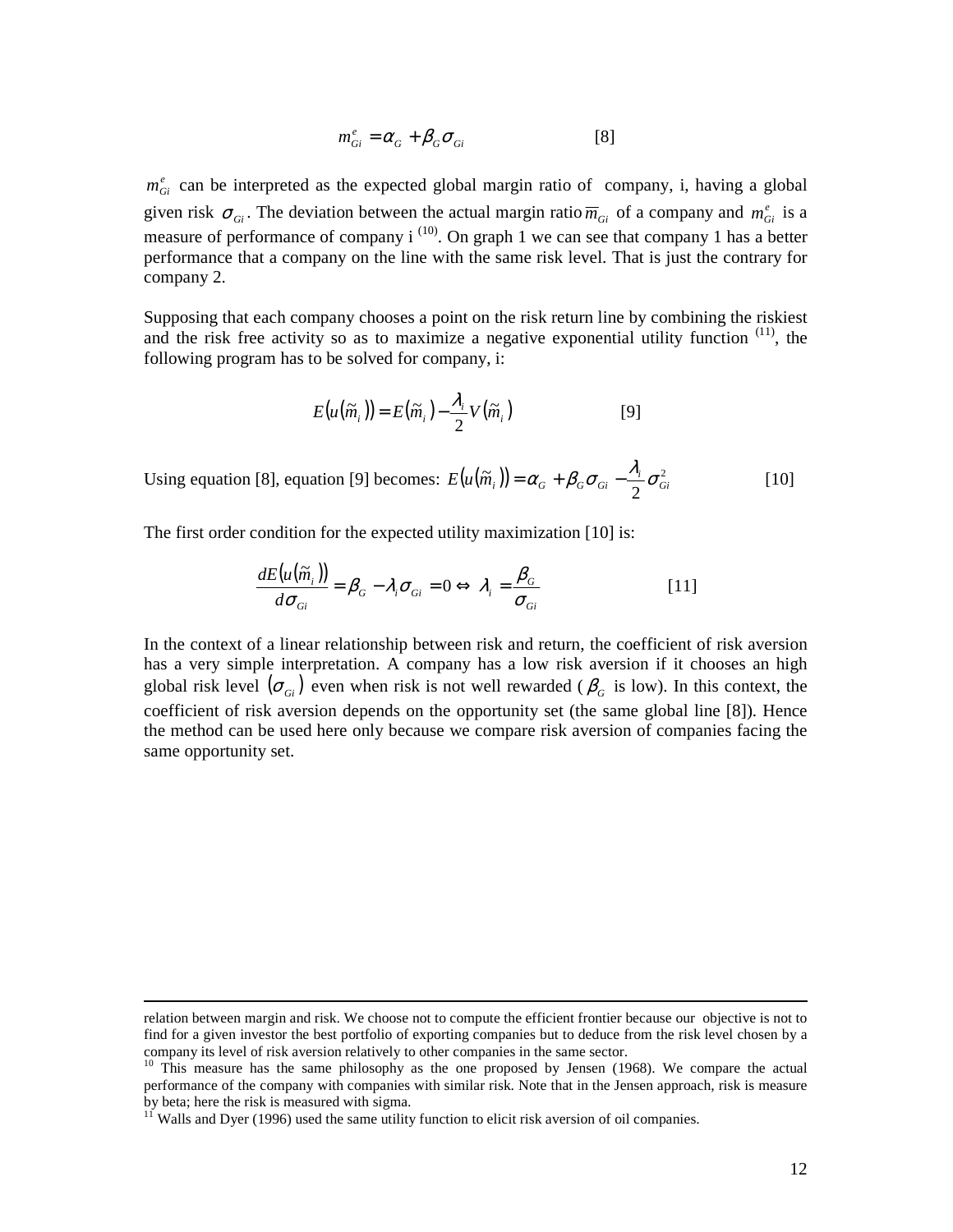

3.2.2. Estimation of the expected domestic margin and risk of domestic activities for exporting companies

Using now the sample of domestic companies the same procedure is applied to obtain the implicit domestic expected margin and margin risk.

First, by OLS the opportunity set (relationship between their expected margin and margin standard deviation) of purely domestic companies is obtained:

$$
m_{Di}^e = \alpha_D + \beta_D \sigma_{Di} \tag{12}
$$

 $m_{Di}^e$ ,  $\sigma_{Di}$ : expected domestic margin and standard deviation of domestic margin of purely domestic companies.

As already stated, we suppose that exporting companies have the same opportunities that domestic ones concerning their domestic activities meaning that they face the domestic line as far as their domestic activities are concerned.

So our objective is to calculate the position on the domestic line that an exporting company would have chosen if it was purely domestic. As we have already calculated the coefficient of relative risk aversion for exporting companies (equation [11]), the expression of expected utility is now:

$$
E(u(\widetilde{m}_{Di})) = \alpha_D + \beta_D \sigma_{Di} - \frac{\beta_G}{2\sigma_{Gi}} \sigma_{Di}^2
$$
 [13]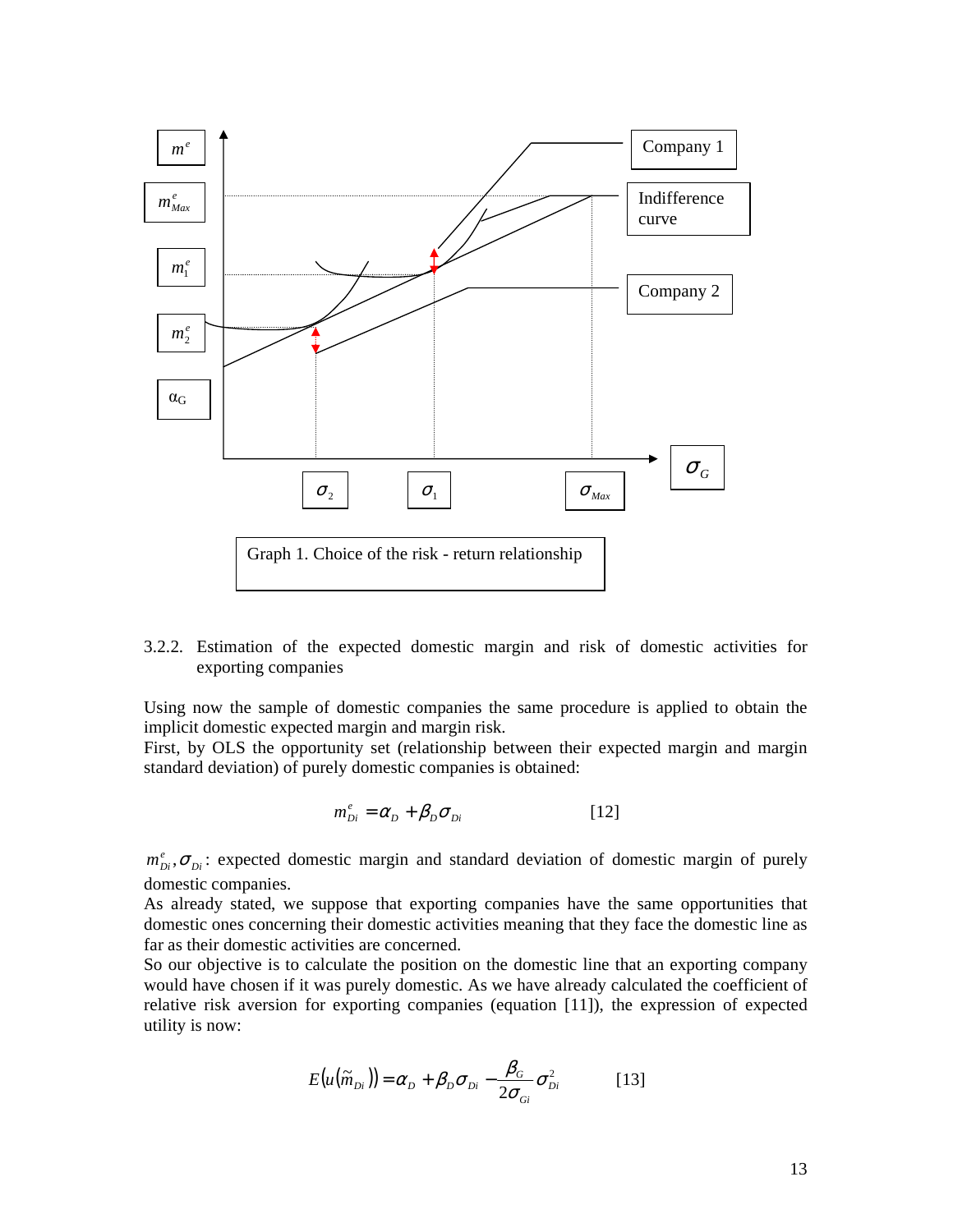The optimal level of risk chosen on the domestic line is given by the first order condition of equation [13]:

$$
\frac{dE(u(\tilde{m}_{Di}))}{d\sigma_{Di}} = \beta_D - \frac{\beta_G}{\sigma_{Gi}} \sigma_{Di} = 0 \Leftrightarrow \sigma_{Di} = \frac{\beta_D}{\beta_G} \sigma_{Gi} \tag{14}
$$

By observing equation [14] one can see that if companies face situation where risk is less rewarded ( $\beta_D < \beta_G$ ) they invest in less risky activities.

The expression of the expected domestic margin of exporting companies  $(m_{Di}^e)$  can be deduced using the classical properties of expectation and equations [12] and [14]:

$$
m_{Di}^e = \alpha_D + \frac{\beta_D^2}{\beta_G} \sigma_{Gi} = m_{Di}^e = \alpha_D + \beta_D \left(\frac{\beta_D}{\beta_G}\right) \sigma_{Gi}
$$
 [15]

It is clear from equations [15] that the implicit domestic expected margin of exporting companies is given by the domestic market line where the risk of purely domestic companies is replaced by the risk level that exporting companies would have chosen if they were purely domestic.

#### 3.2.3. Determination of the dimensions of exports financial performance

It is know possible to estimate the implicit expected margin on export activities, the implicit export margin risk and the implicit covariance between export and domestic margin by replacing the variables in equations [5] and [7] by their expressions given by equations [8], [11], [12], [14].

Estimations of implicit expected margin of export  $(\hat{m}_{xi}^e)$ , risk  $(\hat{V}(m_{xi}^e))$  and covariance between export and domestic activities  $\left( \hat{Cov}(m_{xi}^e, m_{Di}^e) \right)$  $\left(\overset{\wedge}{Cov}(m_{xi}^e, m_{Di}^e)\right)$ l  $\left( \hat{Cov}(m_{Xi}^e, m_{Di}^e) \right)$  are given by<sup>12</sup>:

$$
\hat{m}_{xi}^{e} = \frac{(\alpha_{G} - \alpha_{D} s_{Di})\beta_{G} + \sigma_{Gi}(\beta_{G}^{2} - \beta_{D}^{2} s_{Di})}{\beta_{G}(1 - s_{Di})}
$$
\n[16]

$$
\hat{V}(m_{Xi}^{e}) = \frac{\beta_{G}^{2} \sigma_{G}^{2} + s_{Di} \beta_{D}^{2} \sigma_{G}^{2} (s_{Di} - 2) - 2s_{Di} \sigma_{G} \beta_{G} (\alpha_{D} - \alpha_{G})}{\beta_{G}^{2} (1 - s_{Di})^{2}}
$$
\n[17]

$$
\hat{Cov}\left(m_{Xi}^e, m_{Di}^e\right) = \frac{(1 - s_{Di})\beta_D^2 \sigma_G^2 + \sigma_G \beta_G (\alpha_D - \alpha_G)}{(1 - s_{Di})\beta_G^2}
$$
 [18]

By comparing equations [16], [17], [18] and [5], [7] one can see we have replaced the optimal proportion of domestic activities by the observed one.

-

 $12$  Demonstration in appendix 2.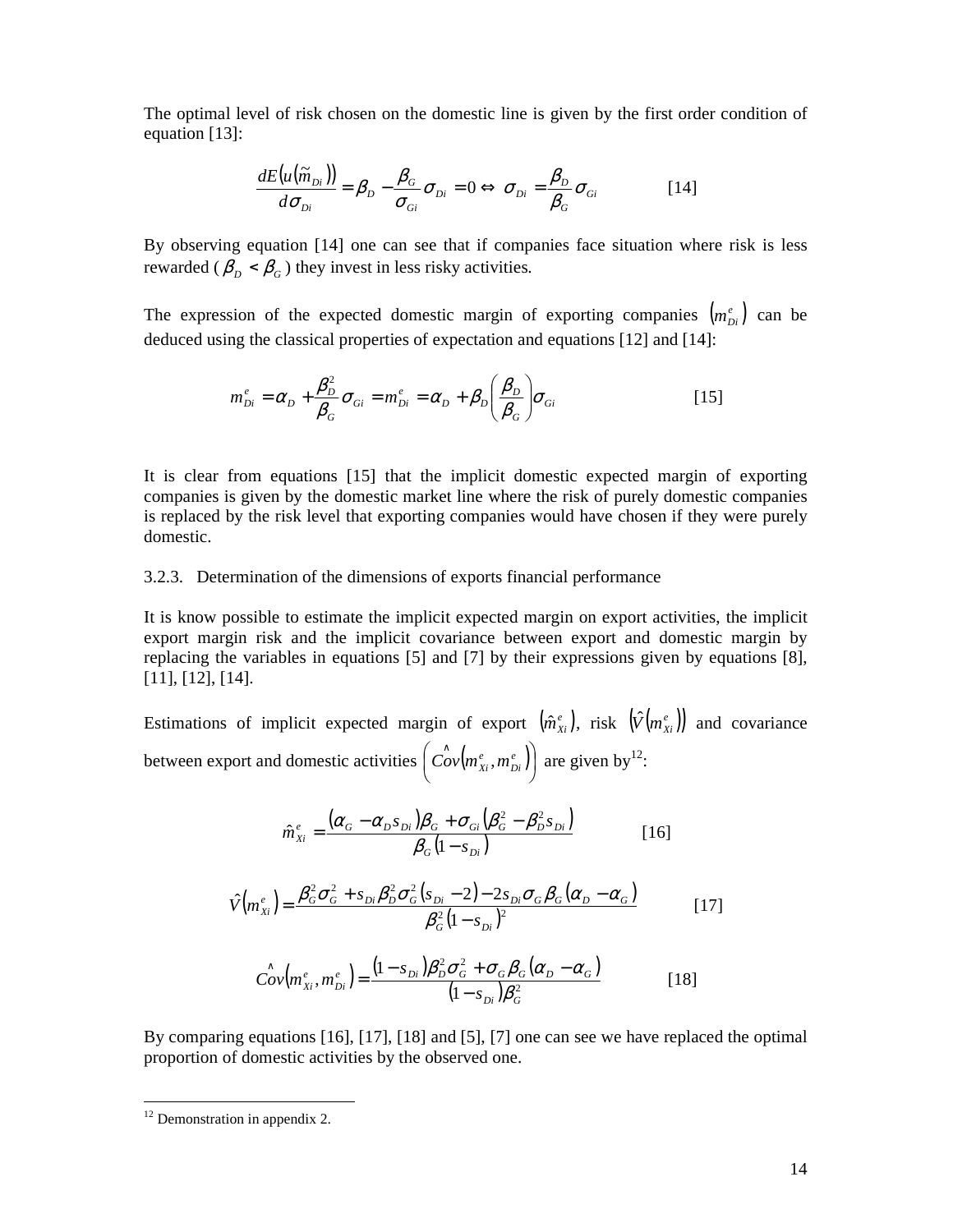In appendix 3 we demonstrate that unfortunately the method above does not insure that the implicit coefficient of correlation between domestic and export margin will be in the interval [-1, 1]. That is the case for company with a very low standard deviation of global margin.



The method presented above relies heavily on the assumption that the domestic line of exporting company is identical to the domestic line of purely domestic companies. So it seems to us interesting to investigate consequences of the impact of variation of domestic line characteristics (intercept and slope) on the characteristics of implicit export performance. Calculations in appendix 4 show that if the line of domestic activities of exporting companies is above the line of purely domestic companies (exporting companies are more efficient on their domestic activities than purely domestic ones):

- implicit expected margin of export will be overestimated,
- implicit export margin standard deviation will be overestimated,
- covariance between domestic and export margin will be underestimated.

It is of course the reverse if the line of domestic activities of exporting companies is below the line of purely domestic companies.

Note that the impacts of estimation errors on margin expectation and risk are on the same direction hence they partially compensate in the MRR which is a ratio of the two.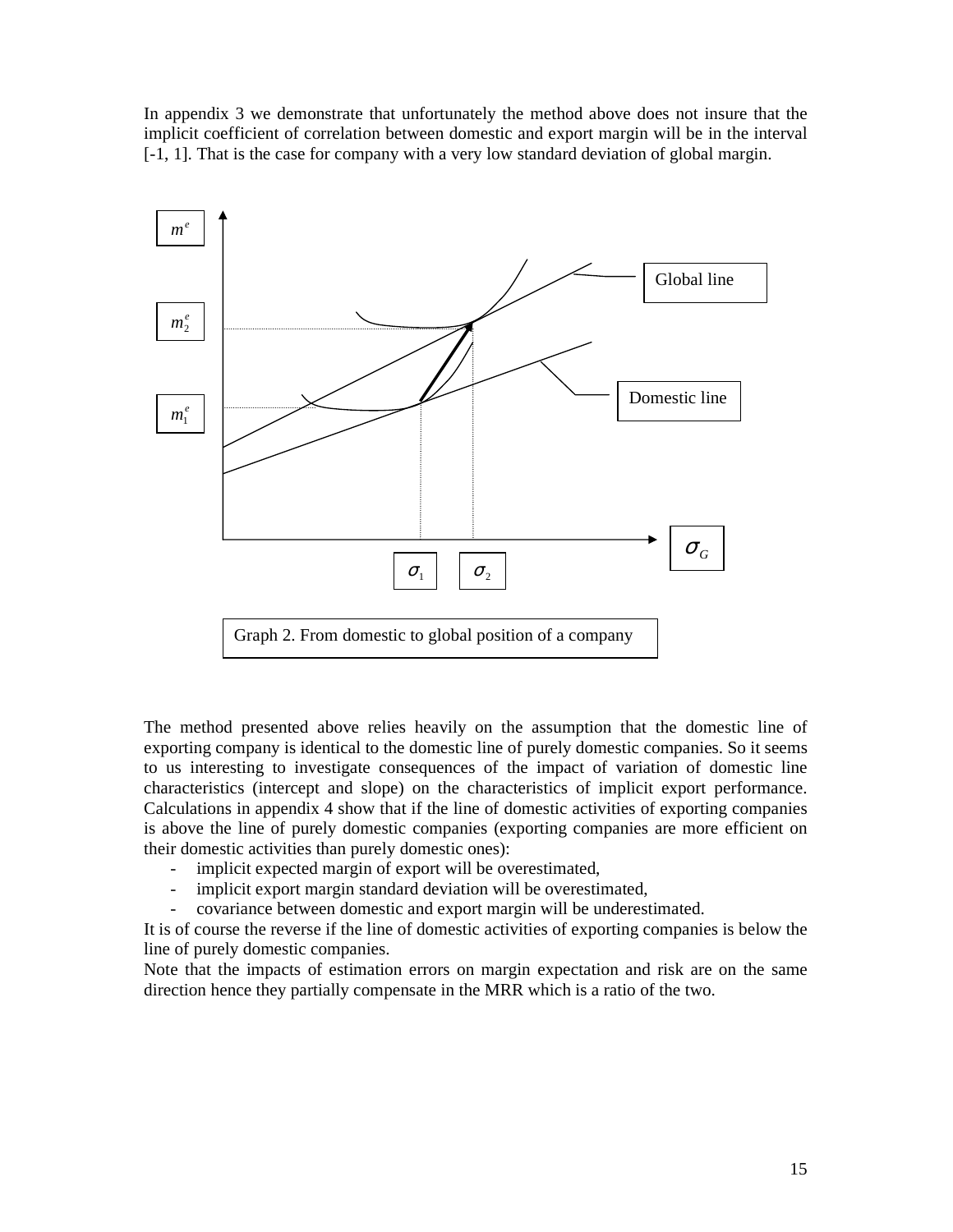(b) Empirical results

To obtain the implicit characteristics of export we use a two step procedure:

- first we estimate the global and domestic lines (equations [8] and [12]),
- second we calculate implicit characteristics of export using equations [16], [17], [18].
- 4.1. Estimation of the global and domestic lines

Using the sample of domestic companies, the OLS coefficients are computed:

$$
m_D^e = 0.047 + 0.674 \sigma_D \quad AdjR^2 = 0.073 \tag{19}
$$

Using the sample of exporting companies, we obtain the following relationship between global margin and global risk:

$$
m_G^e = 0.04915 + 1.2086 \sigma_G \quad Adj R^2 = 0.091 \tag{20}
$$

From the comparison of these two straight lines (see graphic 2) we can deduce that:

- Export permit to obtain a better relation between risk and return because the global line [20] is above the domestic line [19] whatever the level of risk. The global line dominates the domestic one. Following portfolio theory, every company in the French wine industry have a commercial interest to export because it can obtain a better margin for the same level of risk. Note that this result does not permit to conclude to a financial interest to export  $(13)$  because the margin ratio does not take into account the investment necessary to export. If investments necessary to undertake export activities are similar to those of domestic activities we can say that export activities are more profitable than domestic one. But if export activities necessitate higher investments, it could be the case that commercial gains are offsets by those supplementary investments leading to a lower profitability of export activities.
- Export offers a better remuneration of risk because the slope of the line is steeper for exporting companies than for domestic ones (1.2086 against 0.674). From this analysis, one can deduce than, *ceteris paribus*, less risk adverse exporting companies obtain a higher deviation between global and domestic margin for a same level of risk.

From 3.2.2. the position of company, i, on the domestic line is known. The standard deviation of global margin is calculated from the data. Using equation [14] the expected domestic margin is calculated. Following the theoretical framework of section 2, explanation of the movement from the position on the domestic line to the position on the global line is export activities (cf. graph 2). The characteristics of export explaining the passage from position 1 to position 2 are solution of the system of equations [5] to [7].

-

<sup>&</sup>lt;sup>13</sup> To be more rigorous, in financial analysis, the ratio of results obtained by the studied activities on the turn over of these activities is a financial measure of commercial performances. Financial performances are measured by the ratio of results divided by investment necessary to implement the studied activities. Using classical chain

rules of ratio we get:  $\frac{\text{Result}}{\text{Turn over}} = \frac{\text{result}}{\text{turn over}} \frac{\text{turn over}}{\text{Assets}}$ turn over turn over result Turn over  $\frac{\text{Result}}{\text{turn over}} = \frac{\text{result}}{\text{turn over}} \cdot \frac{\text{turn over}}{\text{Assets}}$ . An higher margin ratio of exports activities,  $\frac{\text{result}}{\text{turn over}}$ , can be

more than compensated by a lower  $\frac{\text{turn over}}{\text{Assets}}}$  of these activities.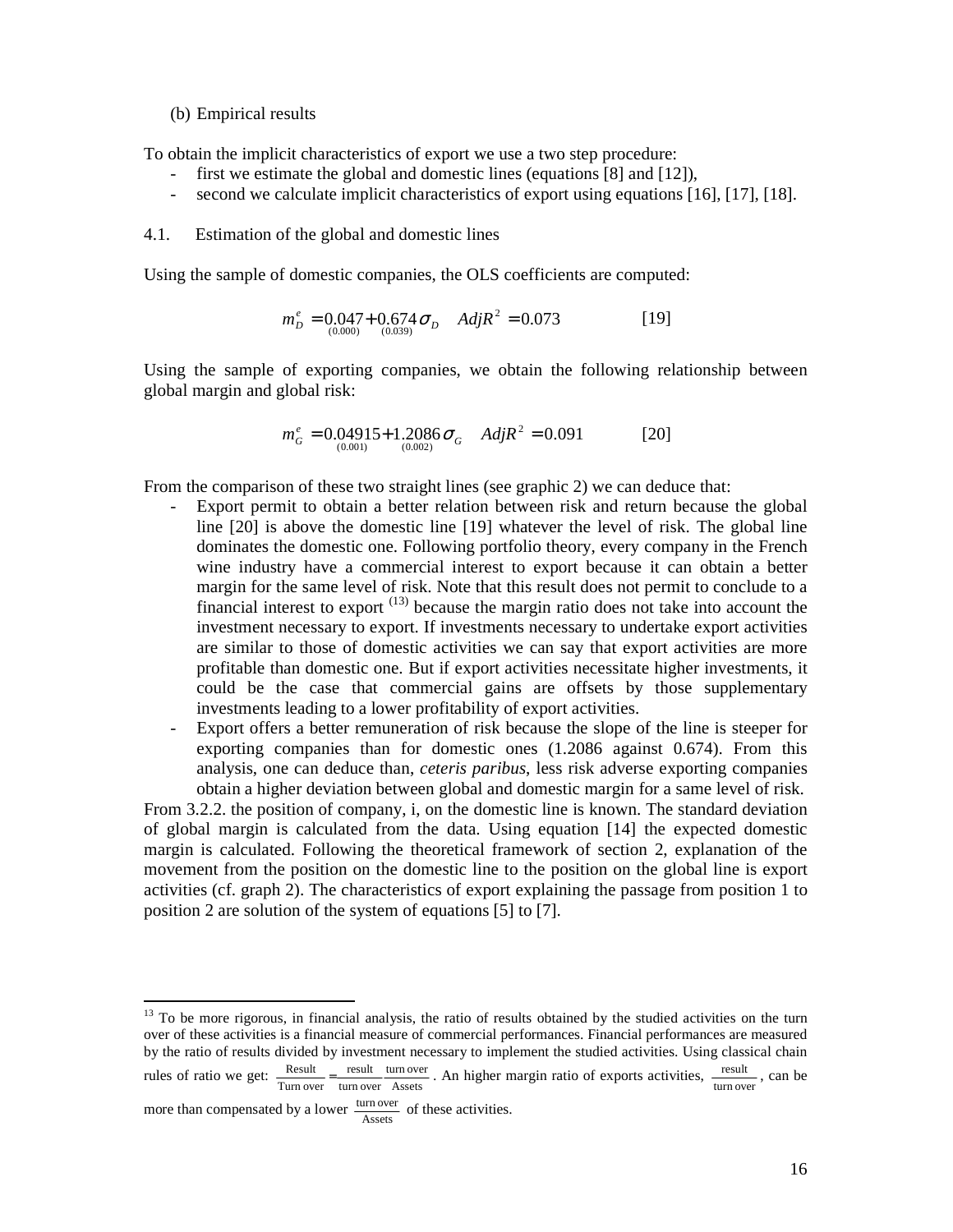#### 4.1. Global sample results

From equations [5] to [7] we compute for each export company the implicit mean and standard deviation of export margin, the coefficient of correlation between export and domestic activities and the margin to risk ratio. Summary statistics of results are given in table 2.

| Table 2. Exports characteristics and implicit financial performance |          |                    |         |         |  |
|---------------------------------------------------------------------|----------|--------------------|---------|---------|--|
|                                                                     | Sample   | Sample cross-      | min     | max     |  |
|                                                                     | mean     | sectional standard |         |         |  |
|                                                                     |          | deviation          |         |         |  |
| Implicit margin mean of                                             | 11.33 %  | 7.48 %             | 5.60 %  | 55.88 % |  |
| export                                                              |          |                    |         |         |  |
| Implicit margin standard                                            | 5.65 %   | 6.69%              | 0.40%   | 45.76 % |  |
| deviation of export (risk)                                          |          |                    |         |         |  |
| Implicit coefficient<br>of <sub>1</sub>                             | $-0.086$ | 0.4816             | $-2.73$ | 0.45    |  |
| correlation                                                         |          |                    |         |         |  |
| MRR export                                                          | 2.97     | 1.82               | 1.22    | 13.98   |  |

Comments on table 2:

- From comparison of table 1 and 2 we can see that implicit mean and standard deviation of export activities are higher to those of purely domestic companies. This result is simply a consequence of the positive impact of exports on the mean and standard deviation of the overall margin we observed in our comment of table 1.
- The sample mean of implicit coefficient of correlation between domestic and export activities is slightly negative indicating that exports aims to play an important role in diversifying companies' risk. Implicit coefficients of correlation are not necessarily between  $-1$  and  $1^{14}$ . It is the case here for 5 coefficients over 90 that are below  $-1$  (it is the reason why we observe a -2.73 in the "min" column of table 2. For those companies the global risk is very low and in particular below the level permitting to obtain coefficient above -1 defined in appendix 3.
- The sample mean of implicit export financial performance ratio (MRR) is below the one of domestic companies (2.97 against 5.28 (see table 1)). The higher margin of export activities is more than compensated by the higher risk they generate.

In short, export activities in the French wine industry seem to be better justified by the diversification gains they offer than by their intrinsic performance.

To explore if the implicit performance measure is redundant with existing performance measures, we calculate the coefficients of correlation of the expected implicit margin and the margin to risk ratio of export with three classical measures of export performance: export intensity, export growth rate and export intensity growth rate calculated for the 2001-2005 period (table 3). All coefficients of correlation are very low meaning that traditional performance measures are not good proxies of financial performance of exports. Even if export intensity is a determining variable of the model, the correlation with margin to risk ratio is very low and even negative with the implicit margin. The correlation between the

<sup>-</sup><sup>14</sup> See appendix 3 for a demonstration.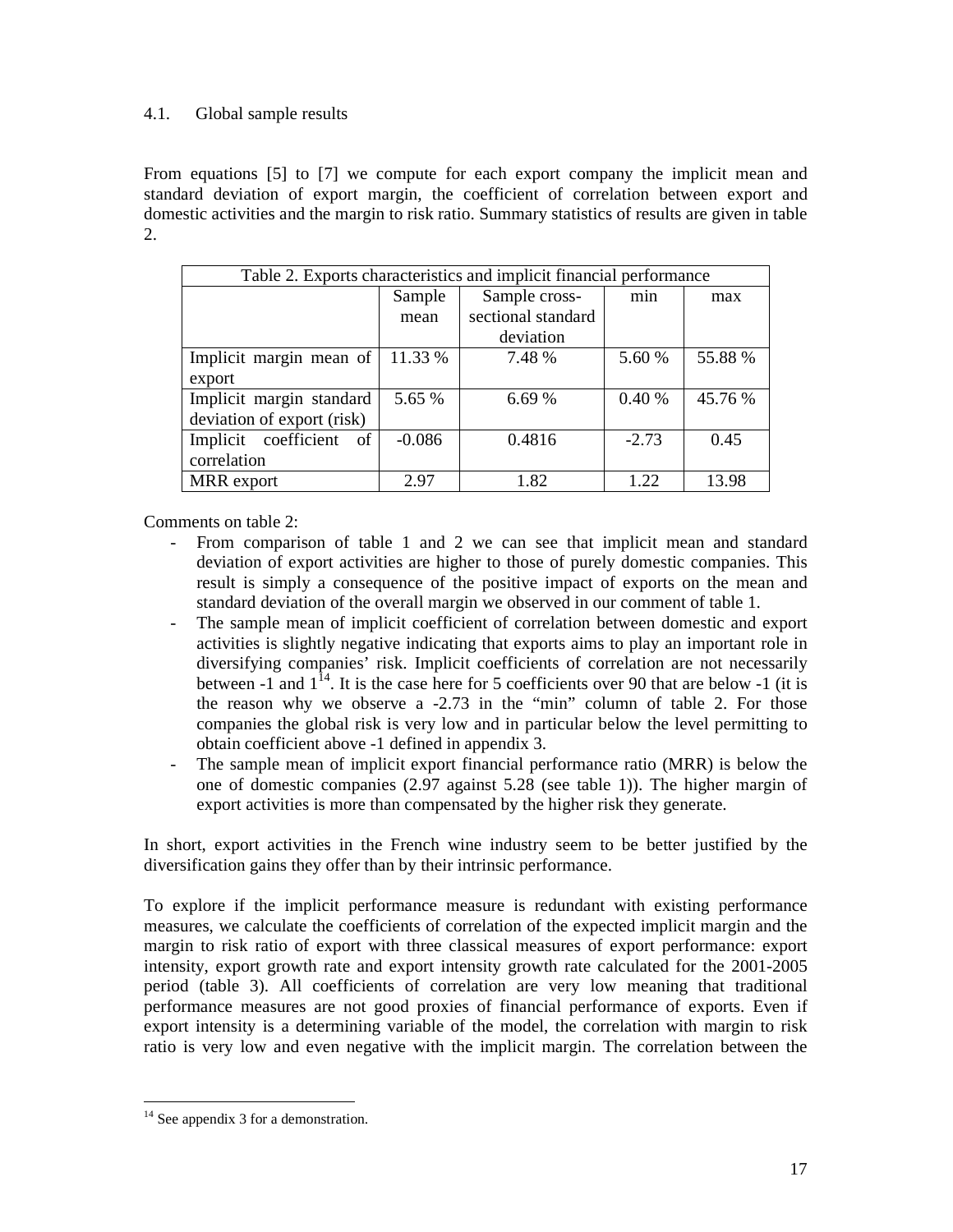variation of export or export intensity and the margin to risk ratio is negative during the period and slightly positive for implicit margin.

| Table 3. Correlation between performance measures |                     |               |                  |  |
|---------------------------------------------------|---------------------|---------------|------------------|--|
| Coefficient                                       | of Export intensity | Export growth | Export intensity |  |
| correlation                                       |                     | rate          | growth rate      |  |
| Implicit margin                                   | $-0.131$            | 0.088         | 0.093            |  |
| Margin to risk ratio                              | 0.075               | $-0.084$      | $-0.086$         |  |

Sample standard deviations of the variables are large probably because companies in the sample are in very different situations (different regions of production, types of wine effervescent or not – different wine qualities …). It is the reason why we implement the cluster analysis described in the following paragraph.

#### 4.2. Clusters analysis

We conduct a hierarchical ascendant analysis using Ward criterion based on the three dimensions of export financial performance (return, risk and diversification). Then we calculate the statistical characteristics of the other variables for each class.

| Table 4. Cluster analysis |         |         |         |                |                |
|---------------------------|---------|---------|---------|----------------|----------------|
| Clusters                  |         | 2       | 3       | 4              | 5              |
| N (number of companies)   | 30      | 11      | 45      | $\overline{2}$ | $\overline{2}$ |
| Sample mean of global     | 5.06 %  | 14.67 % | 7.79 %  | 29.67 %        | $-8.49%$       |
| margin                    |         |         |         |                |                |
| Sample<br>standard        | 0.78 %  | 4.28 %  | 2.13 %  | 14.65 %        | 11.22 %        |
| deviation<br>global<br>of |         |         |         |                |                |
| margin                    |         |         |         |                |                |
| MRR global                | 12.75   | 3.34    | 4.30    | 1.84           | $-0.63$        |
| Global turnover           | 60 906  | 19 9 83 | 43 5 61 | 15 558         | 10745          |
| % Export                  | 47.05 % | 37.53 % | 43.27 % | 30.11 %        | 47.29 %        |
| Sample mean of implicit   | 6.88 %  | 16.80 % | 10.38 % | 51.53 %        | 29.15 %        |
| export margin             |         |         |         |                |                |
| standard<br>Sample        | 1.66 %  | 10.60 % | 4.81 %  | 41.78 %        | 21.02 %        |
| deviation<br>of<br>export |         |         |         |                |                |
| margin                    |         |         |         |                |                |
| Correlation               | $-0.40$ | 0.12    | 0.05    | 0.17           | 0.26           |
| MRR export                | 4.76    | 1.60    | 2.26    | 1.23           | 1.39           |

Half of the companies in the sample (cluster 3,  $N = 45$ ) have implicit performance of export below the global mean (MRR equals to 2.26 inferior to 2.97). That can be explained by the fact that the margin ratio of export is quite high but risk is even higher. Implicit diversification gains are substantial (coefficient of correlation closed 0) but not sufficient to obtain a good global performance. Global performances of companies in this cluster are inferior to those of domestic companies (MRR = 4.30 against 5.28). Companies of cluster 1 ( $N = 30$ ) obtain a very good global performance that seems to be due more too very important diversification gains (negative correlation between domestic and export margin) than pure export performance (although they obtain the best implicit export performance of the five cluster these performance is inferior to domestic performance of purely domestic companies in table 1). Companies of the three other clusters are relatively small companies with higher global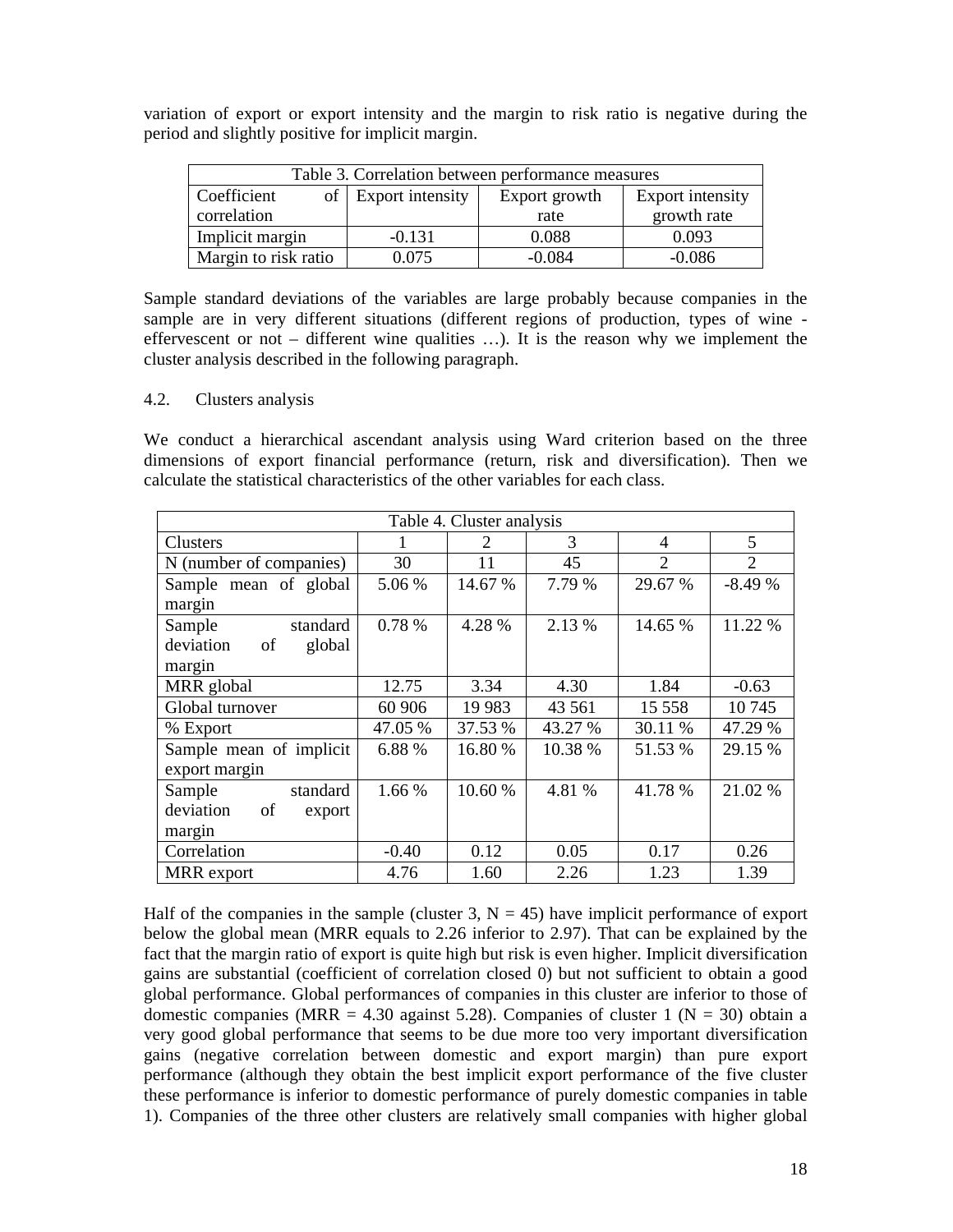and export risk. They obtain contrasted global and export performance. Companies of cluster 4 ( $N = 2$ ) obtain better global and export margin than companies of cluster 2 ( $N = 11$ ) by taking much more risk. Companies in cluster 5 ( $N = 2$ ) are risky with a negative global margin but their expected export margin is positive.

Similar export intensity can be associated with very different financial export performances.

#### 5. Conclusion

Noting the difficulties in measuring export performance of companies the paper is a first attempt to develop an approach grounded on modern portfolio theory. This approach allows deducing the margin ratio, the risk and the correlation with domestic activities of export activities knowing export intensities, domestic and global financial performance of companies. It can offer a complementary point of view to the traditional purely subjective approaches based on Likert scales.

Using a sample of French companies in the wine industry these implicit export performance characteristics are estimated. The estimation procedure necessitates determining the coefficient of risk aversion of the company. Moreover it relies heavily on the hypothesis of an identical opportunity set for purely domestic companies and exporting companies for their domestic activities.

Main results of the empirical study are the following: exports activities help to obtain a better (but not significant) global margin-risk relationship essentially due to diversification gains because export financial performance seems to be inferior to the domestic ones for a great majority of companies. This result leads us to question the rationality of export behaviour by French wine companies. Are companies' financial performances of exports justifying their high export intensity ratio? How such ratios could be explained? A simple explanation could be the decay of wine consumption in the French domestic market. All companies could not be successful or even survive if they have remained purely domestic.

The paper is only a preliminary investigation of the idea to use portfolio theory to measure export performance. The theoretical part could be improve by using more sophisticated portfolio theory tools (more realistic utility functions, better procedure to estimate risk aversion, non linear relationship between risk and margin). As already stated, the quality of implicit export performance measures estimation depends on the quality of the estimation of the financial performance of their domestic activities. For these last estimations to be reliable the sample of domestic companies should reflect the financial characteristics of domestic activities of exporting companies. In our case, domestic companies are in the same sector and the same country of exporting ones but their size is smaller. We should also check if other control variables (product quality and demand, wine sector and region, production in bulk or bottle…) are similar. As in most studies based on paired samples the quality of results depends heavily on the quality of the comparison sample. Finally results more significant (for instance for the margin to risk relationship) could be obtain using a larger sample of wine companies.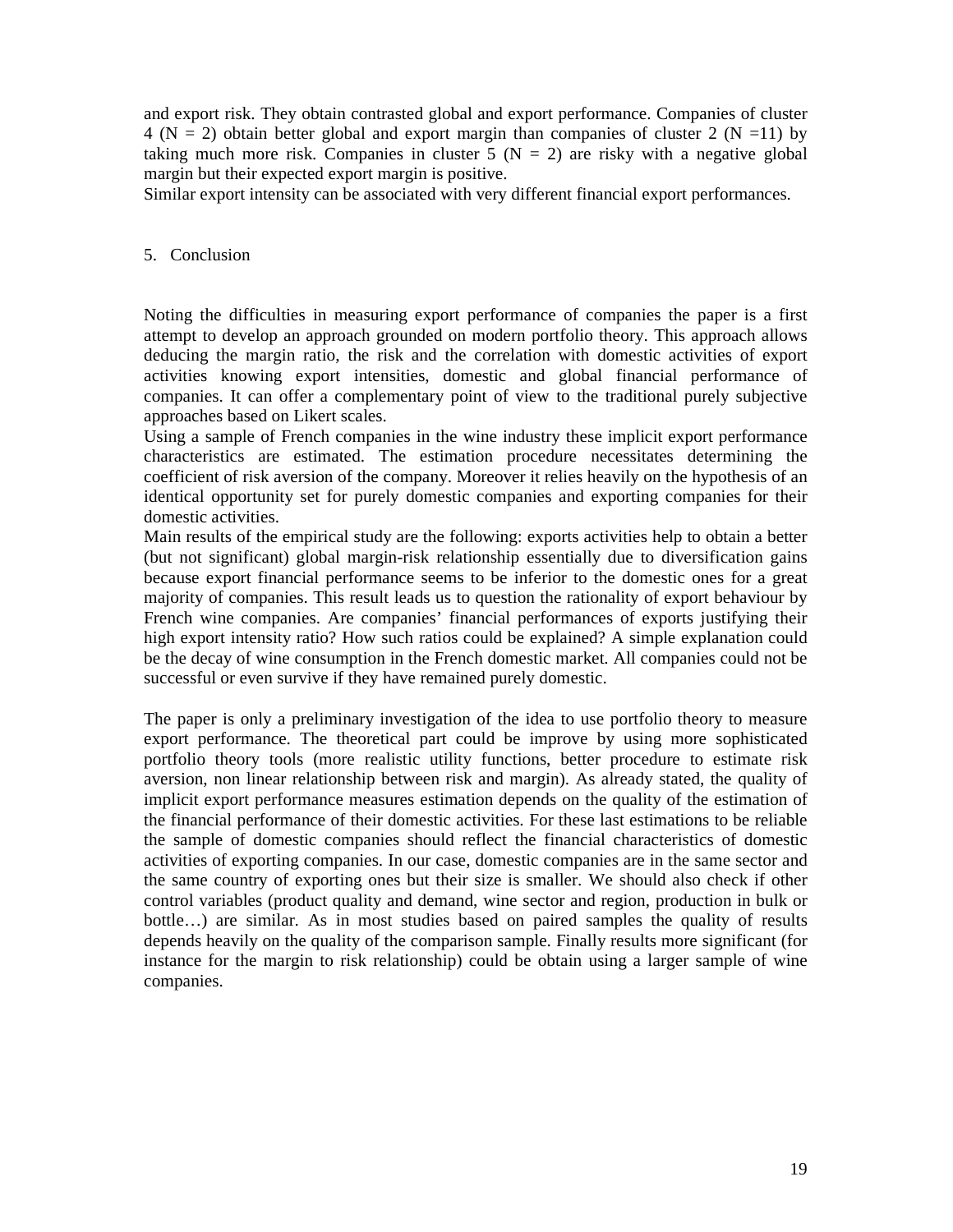#### **References**

Aaby, N-E. and Slater S.F., 1989, Management Influences on Export Performance: A Review of the Empirical Literature 1978-1988, *International Marketing Review*, 6, n°4, 7-26.

Anderson, K., 2004. The World's Wine Markets: globalization at work. (Chapter 1 : The Global Picture), Edward Elgar.

Black, F. and Scholes, M., 1973, The Pricing of Options and Corporate Liabilities, *Journal of Political Economy*, 81, n°3, 637-659.

Bilkey, W. J., 1982, Variables Associated with Export Profitability, *Journal of International Business Studies*, 13, Fall, 39-55.

Boulding, W. and Staelin, R., 1995, Identifying Generalizable Effect of Strategic Actions on Firm Performance: The case of Demande-Side Returns to R&D Spending, *Marketing Science*, 14, n°3, 222-236.

Cavusgil, S. T. and Zou, S., 1994, Marketing Strategy – Performance Relationship: An Investigation of the empirical link in Export Market Ventures, *Journal of Marketing*, 58, January, 1-21.

Chetty, S.K. and Hamilton, R.T., 1993, Firm-level determinants of export performance: a meta-analysis, *International Marketing Review*, 10, n°3, 26-34.

Chow, G.G., 1967, Technological change and the demand for computers, *American Economic Review*, 57, 1117-1130.

Coelho, A. and Rastoin, J-L. 2005, Stratégie des grands groupes internationaux : vers l'émergence d'un oligopole sur le marché mondial du vin ? in Bacchus 2005, Editions La Vigne, Dunod.

Dawes, J. 1999, The relationship between subjective and objective company performance measures in market orientation research: further empirical evidence, *Marketing Bulletin*, 10, 65-75.

Dess, G.G., and Robinson R.B. 1984, Measuring organizational performance in the absence of objective measures: the case of privately-held firm and the conglomerate business unit, *Strategic Management Journal*, 5, 265-73.

Diamantopoulos, A., 1998, From the Guest Editor, *Journal of International Marketing*, 6, n° 3, 3-6.

Gemünden, H.G., 1991, Success factors in export marketing. In: Paliwoda S.J. editor. *New Perspectives in International Marketing*. London: Routledge, 33-62.

Giamouridis, D., 2005, Inferring option-implied investors'risk preferences, Applied *Financial Economics*, 15, 479-488.

Huang, C. and Litzenberger, R.H., 1988, *Foundation for Financial Economics*, North-Holland, Amsterdam.

Jensen, M., 1968, The Performance of Mutual Funds in the Period 1945–1964, *Journal of Finance*, 23, 389–416.

Katsikeas, C.S., Leonidou, L.C., Morgan, N.A., 2000, Firm-level export performance assessment: review, evaluation and development, *Journal of the Academy of Marketing Science*, 28, n° 4, 493-511.

Lages, L.P. and Lages C. R. 2004, The STEP scale: a measure of short-term export performance improvement, *Journal of International Marketing*, 12, n°1, 36-56.

Latane, H. A. and Rendleman, R. J., 1976, Standard Deviations of Stock Price Ratios Implied in Option Prices", *Journal of Finance*, 31, 369-381.

Leonidou, L.C., Katsikeas, S.K. and Samiee, S. 2002, Marketing strategy determinants of export performance: a meta-analysis, *Journal of Business Research*, 55, 51-67.

Madsen, T. K. 1989, Successful export marketing management: some empirical evidence. *International Marketing Review*, 6, n°4, 41-57.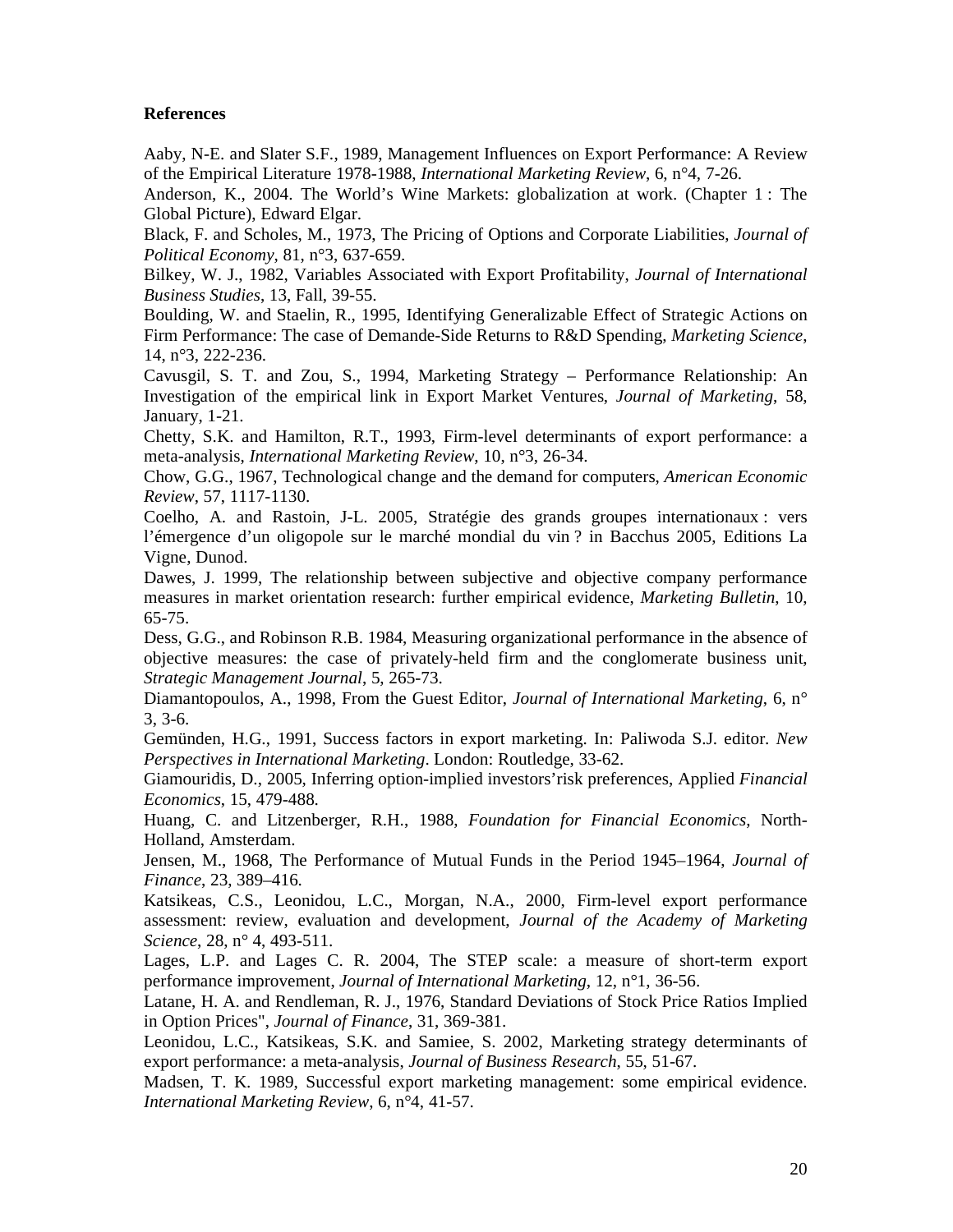Markowitz, H. 1952, Portfolio selection, *Journal of Finance*, 7, 77-91.

Markowitz, H., 1959, Portfolio selection: efficient diversification of investments, *Cowles foundation monograph* n°16 (Wiley, New York), reprinted in a second edition with Markowitz's comments (1991, Blackwell, Oxford UK).

Merton, R., 1972, An analytical derivation of the efficient portfolio frontier, *Journal of Financial and Quantitative Analysis*, 7, 1851-1872.

Pearce, J.A.I., Robbins, D.K. and Robinson R.B. 1987, The impact of grand strategy and planning formality on financial performance, *Strategic Management Journal*, 8, 125-134.

Pratt, J., 1964, Risk aversion in the small and in the large, *Econometrica*, 32, no. 1–2, 122– 136.

Samiee, S. and Anckar, P., 1998, Currency Choice in Industrial Pricing: A Cross-National Evaluation, *Journal of Marketing*, 62, 3, 112-127.

Sharpe, W. F., 1966, Mutual Fund Performance, *Journal of Business*, January, 119-138.

Shoham, A., 1996, Marketing-Mix Standardization: Determinants of Export Performance, *Journal of Global Marketing*, 10, n°2, 53-73.

Shoham, A,. 2000, Firm Orientations: Do the Five Orientations Affect Export Performance?, *Journal of Global Marketing*, 14, no. 3, 31-47.

Sousa, C.M.P., 2004, Export Performance Measurement: an evaluation of the empirical research in the literature, *Academy of Marketing Science Review*, n° 9, 1-22.

Stahrl, S. E. and Khoury, S. J., 1986, Exports: a necessary ingredient in the growth of small business firms, *Journal of Small Business Management*, October, 54-65.

Venkatraman, N. and Ramanujam, V., 1986, Measurement of business performance in strategy research, *Academy Management Review*, 11, October, 801-14.

Venkatraman, N. and Ramanujam, V., 1987, Measurement of business economic performance: an examination of method convergence, *Journal of Management*, 13, 109-22.

Walker, O.G. and Ruckert, R.W., 1987, Marketing's Role in the implementation of Business Strategies", *Journal of Marketing*, 51, july, 15-33.

Walls, M. R.; Dyer, J. S., 1996, Risk Propensity and Firm Performance: A Study of the Petroleum Exploration Industry, *Management Science*, 42, no 7, pp. 1004-1021

Ziegler, A., 2007, Why does implied risk aversion Smile? Review of Financial Studies, 20, n°3, 859-904.

Zou, S. and Stan, S. 1998. The Determinants of Export Performance: a Review of the Empirical Literature Between 1987 and 1997. *International Marketing Review*, 15, n°5, 333- 356.

Zou, S., Taylor, C. and Osland, G., 1998, The EXPERF scale: A cross-national generalized export performance measure, *Journal of International Marketing,* 6, n°3, 37-59.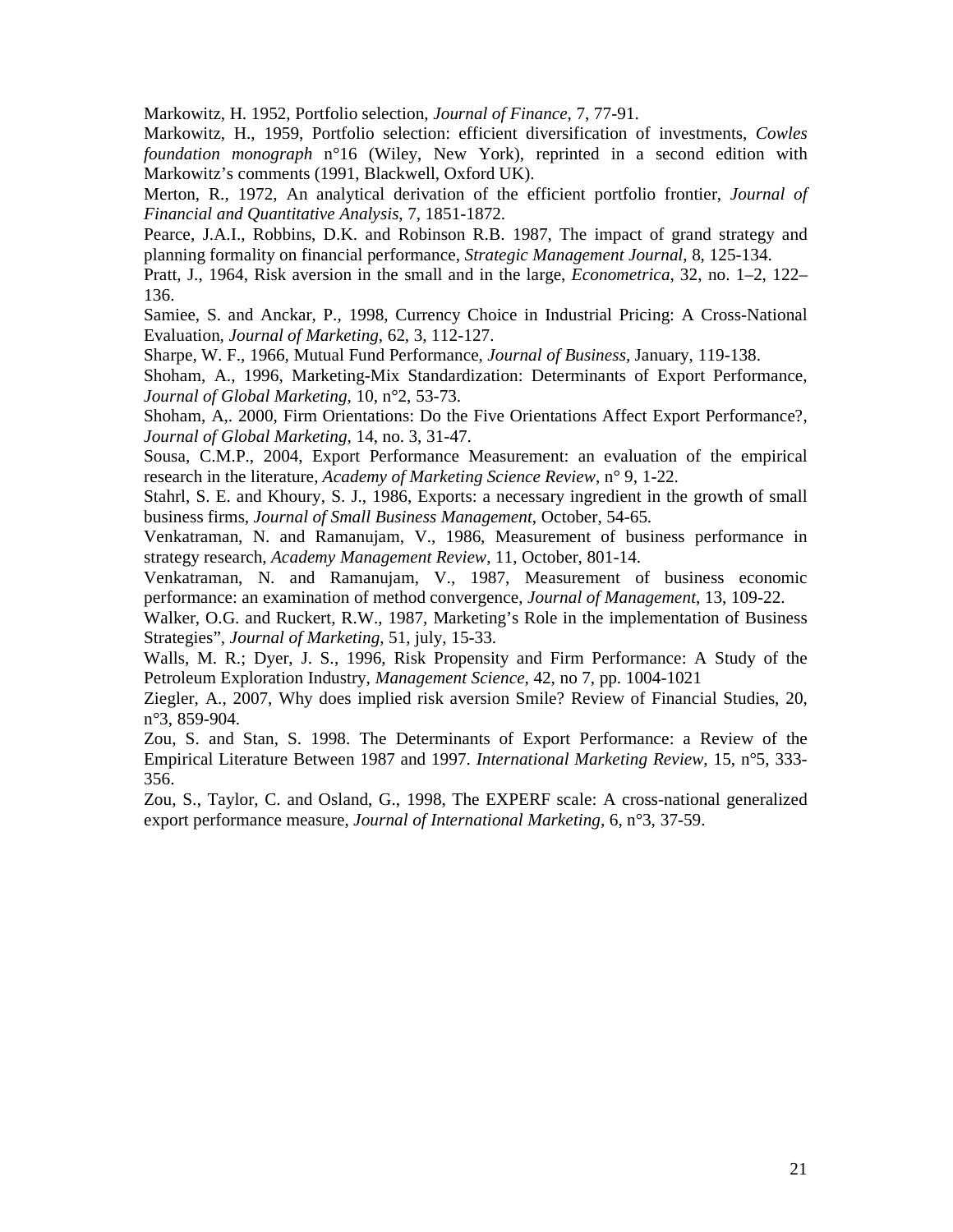### APPENDIX 1 Solution of the system of equations [4, 6]

System of equations [4] and [6] is written in normal form:

$$
\begin{cases}\n\left(1 - s_D^*\right)^2 V\left(\tilde{m}_X\right) + 2s_D^*\left(1 - s_D^*\right) \text{Cov}\left(\tilde{m}_D, \tilde{m}_X\right) = V\left(\tilde{m}_G\right) - s_D^{*2} V\left(\tilde{m}_D\right) \\
\left(s_D^* - 1\right) V\left(\tilde{m}_X\right) + \left(1 - 2s_D^*\right) \text{Cov}\left(\tilde{m}_D, \tilde{m}_X\right) = A - s_D^* V\left(\tilde{m}_D\right)\n\end{cases}
$$

The resolution by the Cramer method is:

$$
D = \begin{vmatrix} (1 - s_D^*)^2 & 2s_D^* (1 - s_D^*) \\ -(1 - s_D^*) & (1 - 2s_D^*) \end{vmatrix} = (1 - s_D^*)^2
$$
  
\n
$$
D_{V(\tilde{m}_X)} = \begin{vmatrix} V(\tilde{m}) - s_D^*^2 V(\tilde{m}_D) & 2s_D^* (1 - s_D^*) \\ A - s_D^* V(\tilde{m}_D) & (1 - 2s_D^*) \end{vmatrix} = V(\tilde{m}_G)(1 - 2s_D^*) + s_D^*^2 V(\tilde{m}_D) - 2As_D^* (1 - s_D^*)
$$
  
\n
$$
D_{cov(\tilde{m}_D, \tilde{m}_X)} = \begin{vmatrix} (1 - s_D^*)^2 & V(\tilde{m}) - s_D^*^2 V(\tilde{m}_D) \\ (s_D^* - 1) & A - s_D^* V(\tilde{m}_D) \end{vmatrix} = V(\tilde{m}_G)(1 - s_D^*) - s_D^* (1 - s_D^*) V(\tilde{m}_D) + A(1 - s_D^*)^2
$$

The solution of the system is:

$$
V(\widetilde{m}_x) = \frac{V(\widetilde{m}_G)(1 - 2s_D^*) + s_D^{*2}V(\widetilde{m}_D) - 2As_D^*(1 - s_D^*)}{(1 - s_D^*)^2}
$$

$$
Cov(\widetilde{m}_D, \widetilde{m}_x) = \frac{V(\widetilde{m}_G) - s_D^*V(\widetilde{m}_D) + A(1 - s_D^*)}{(1 - s_D^*)}
$$

$$
A = \frac{\overline{m}_D - \overline{m}_X}{\lambda}
$$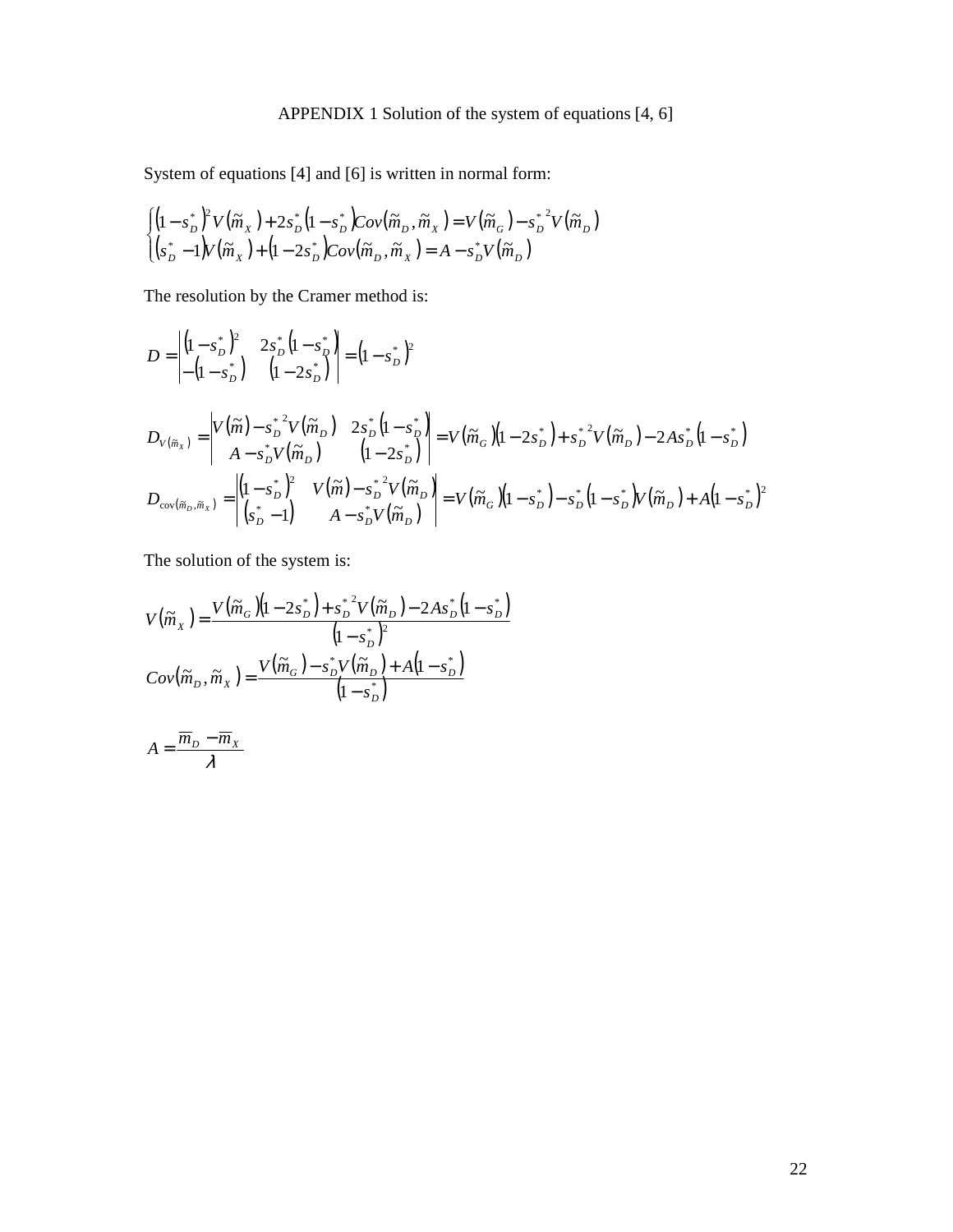#### APPENDIX 2 Expressions of the implicit export margin, the implicit margin risk and the implicit covariance between domestic and export margin

$$
\hat{m}_{xi}^{e} = \frac{\alpha_{G} - \alpha_{D}s_{Di} + \beta_{G}\sigma_{Gi} - (\beta_{D}^{2}\sigma_{Gi}/\beta_{G})s_{Di}}{(1 - s_{Di})}
$$
\n
$$
= \frac{(\alpha_{G} - \alpha_{D}s_{Di})\beta_{G} + \sigma_{Gi}(\beta_{G}^{2} - \beta_{D}^{2}s_{Di})}{\beta_{G}(1 - s_{Di})}
$$
\n
$$
A_{i} = \frac{(\beta_{D}^{2}\sigma_{Gi}/\beta_{G}) + \alpha_{D} - \alpha_{G} - \beta_{G}\sigma_{Gi}}{(\beta_{G}/\sigma_{Gi})(1 - s_{Di})} = \frac{\sigma_{Gi}^{2}(\beta_{D}^{2} - \beta_{G}^{2}) + \beta_{G}\sigma_{Gi}(\alpha_{D} - \alpha_{G})}{\beta_{G}^{2}(1 - s_{Di})}
$$
\n
$$
\hat{V}(m_{xi}^{e}) = \frac{\beta_{G}^{2}\sigma_{Gi}^{2}(1 - 2s_{Di}) + s_{Di}^{2}\beta_{D}^{2}\sigma_{Gi}^{2} - 2s_{Di}\beta_{D}^{2}\sigma_{Gi}^{2} + 2s_{Di}\beta_{G}^{2}\sigma_{Gi}^{2} - 2s_{Di}\sigma_{Gi}\beta_{G}(\alpha_{D} - \alpha_{G})}{\beta_{G}^{2}(1 - s_{Di})^{2}}
$$
\n
$$
= \frac{\beta_{G}^{2}\sigma_{Gi}^{2} + s_{Di}\beta_{D}^{2}\sigma_{Gi}^{2}(s_{Di} - 2) - 2s_{Di}\sigma_{Gi}\beta_{G}(\alpha_{D} - \alpha_{G})}{\beta_{G}^{2}(1 - s_{Di})^{2}}
$$
\n
$$
\hat{Cov}(m_{xi}^{e}, m_{Di}^{e}) = \frac{\beta_{G}^{2}\sigma_{Gi}^{2} + s_{Di}\beta_{D}^{2}\sigma_{Gi}^{2} + \sigma_{Gi}^{2}(\beta_{D}^{2} - \beta_{G}^{2}) + \sigma_{Gi}\beta_{G}(\alpha_{D} - \alpha_{G})}{(1 - s_{Di})\beta_{G}^{2}}
$$

$$
=\frac{(1-s_{Di})\beta_D^2\sigma_{Gi}^2+\sigma_{Gi}\beta_G(\alpha_D-\alpha_G)}{(1-s_{Di})\beta_G^2}
$$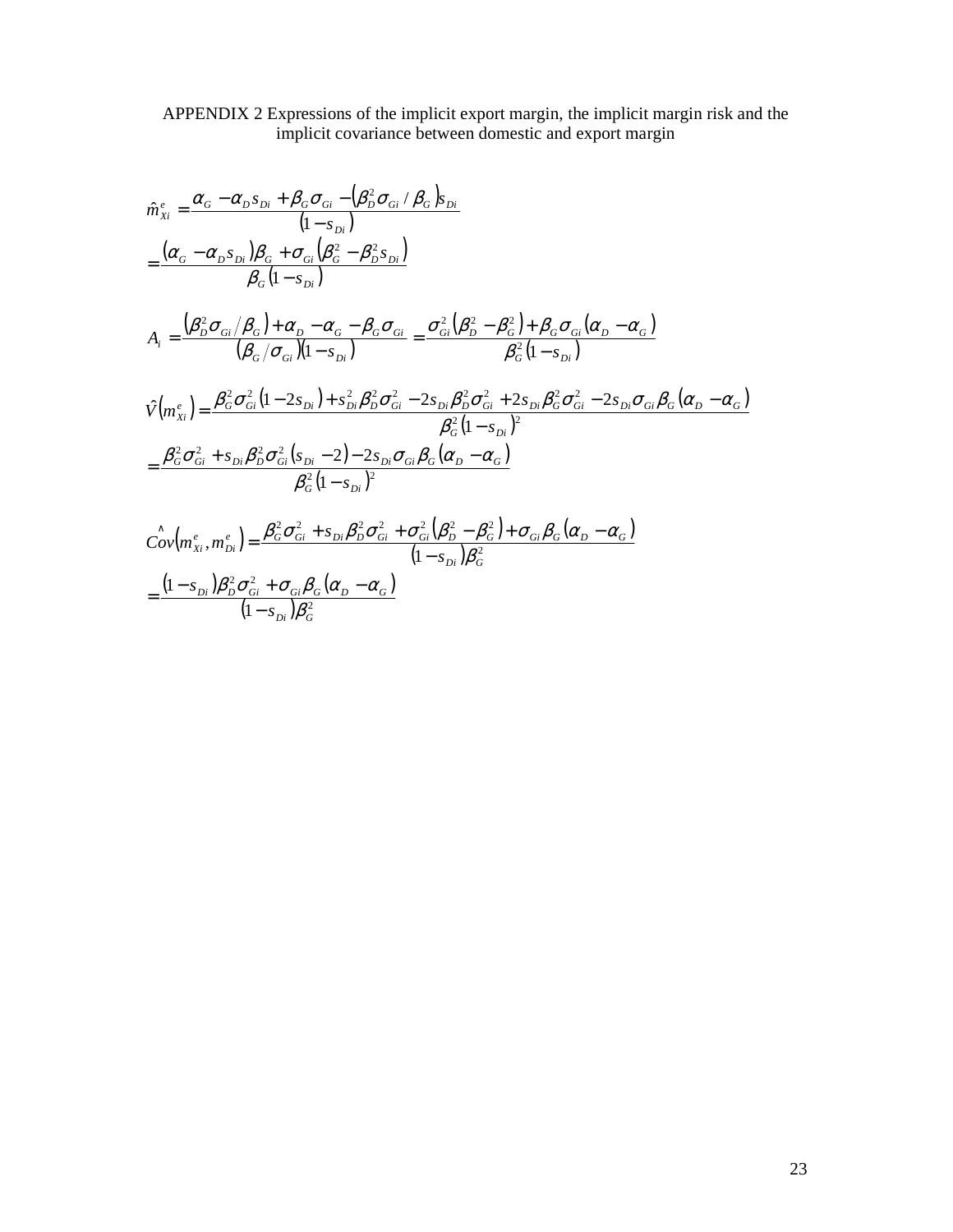APPENDIX 3 Analysis of the correlation coefficient

$$
\hat{Cor}(m_{xi}^e, m_{Di}^e)^2 = \frac{\left[ (1 - s_{Di})^2 \beta_D^4 \sigma_{Gi}^4 + \beta_G^2 \sigma_{Gi}^2 (\alpha_D - \alpha_G)^2 + 2 (1 - s_{Di}) \beta_D^2 \beta_G \sigma_{Gi}^3 (\alpha_D - \alpha_G) \right] (1 - s_{Di})^2 \beta_G^4}{\left[ \sigma_{Gi}^2 \beta_G^2 + s_{Di} \beta_D^2 \sigma_{Gi}^4 (s_{Di} - 2) - 2 s_{Di} \sigma_{Gi} \beta_G (\alpha_D - \alpha_G) \right] (1 - s_{Di})^2 \beta_G^4 \beta_D^2 \sigma_{Gi}^2}
$$

$$
\hat{Cor}(m_{xi}^{e}, m_{Di}^{e})^{2} = \frac{(1 - s_{Di})^{2} \beta_{D}^{4} \sigma_{Gi}^{4} + \beta_{G}^{2} \sigma_{Gi}^{2} (\alpha_{D} - \alpha_{G})^{2} + 2(1 - s_{Di}) \beta_{D}^{2} \beta_{G} \sigma_{Gi}^{3} (\alpha_{D} - \alpha_{G})}{\sigma_{Gi}^{4} \beta_{G}^{2} \beta_{D}^{2} + s_{Di} \beta_{D}^{4} \sigma_{Gi}^{4} (s_{Di} - 2) - 2s_{D} \sigma_{Gi}^{3} \beta_{G} \beta_{D}^{2} (\alpha_{D} - \alpha_{G})}
$$

 $\left( \int_{C}^{\infty} C \left( m_{Xi}^e, m_{Di}^e \right)^2 \leq 1 \right)$  implies that

$$
\beta_{D}^{4}\sigma_{Gi}^{4} - 2s_{Di}\beta_{D}^{4}\sigma_{Gi}^{4} + s_{Di}^{2}\beta_{D}^{4}\sigma_{Gi}^{4} + \beta_{G}^{2}\sigma_{Gi}^{2}(\alpha_{D} - \alpha_{G})^{2} + 2\beta_{D}^{2}\beta_{G}\sigma_{Gi}^{3}(\alpha_{D} - \alpha_{G}) - 2s_{Di}\beta_{D}^{2}\beta_{G}\sigma_{Gi}^{3}(\alpha_{D} - \alpha_{G})
$$
  
\n
$$
\leq \sigma_{Gi}^{4}\beta_{D}^{2}\beta_{G}^{2} + \sigma_{Gi}^{4}s_{Di}^{2}\beta_{D}^{4} - 2\sigma_{Gi}^{4}\beta_{D}^{4}s_{Di} - 2s_{Di}\sigma_{Gi}^{3}\beta_{D}^{2}\beta_{G}(\alpha_{D} - \alpha_{G})
$$

$$
\beta_D^4 \sigma_{Gi}^4 + \beta_G^2 \sigma_{Gi}^2 (\alpha_D - \alpha_G)^2 + 2\beta_D^2 \sigma_{Gi}^3 \beta_G (\alpha_D - \alpha_G) - \beta_D^2 \beta_G^2 \sigma_{Gi}^4 \le 0
$$
  

$$
\beta_D^2 \sigma_{Gi}^4 (\beta_D^2 - \beta_G^2) + \beta_G \sigma_{Gi}^2 [\beta_G (\alpha_D - \alpha_G)^2 + 2\beta_D^2 \sigma_{Gi} (\alpha_D - \alpha_G)] \le 0
$$

If we are in the reasonable case where  $\beta_{D}^2 \leq \beta_{G}^2$  (exporting companies obtain a better reward for risk than purely domestic ones) the first term of the equation above is negative. The second term is negative if  $\beta_G (\alpha_D - \alpha_G)^2 + 2\beta_D^2 \sigma_{Gi} (\alpha_D - \alpha_G) \le 0$  or if

$$
\sigma_{Gi} \geq \frac{\beta_G(\alpha_G - \alpha_D)}{2\beta_D^2}
$$

In the reasonable case where  $\alpha_G \ge \alpha_D$  the right hand side of the inequality is positive. So to be sure to obtain coefficient of correlation in the interval [-1, 1] the global risk must not be too small.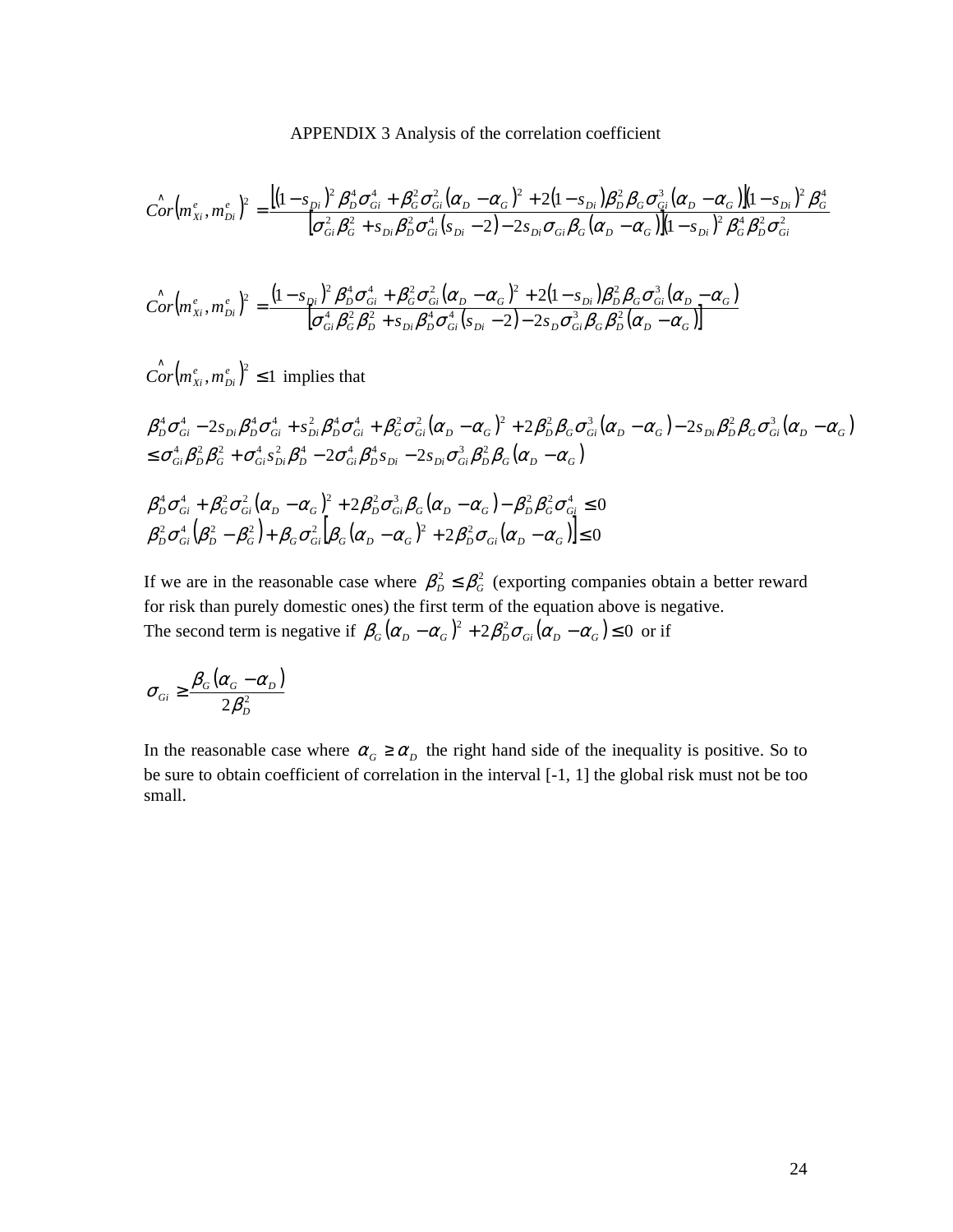#### APPENDIX 4 Analysis of the consequences of error in the coefficients of the domestic line of exporting companies

A4.1. Derivatives of the implicit expected export margin

$$
\frac{dm_x^e}{d\alpha_D} = \frac{-s_D}{1 - s_D} \le 0
$$

Implicit export margin decreases when the intercept of the domestic line increases.

$$
\left| \frac{-s_D}{1 - s_D} \right|_{s_D} = \frac{-1}{(1 - s_D)^2} < 0
$$

The impact of error decreases when export intensity increases.

$$
\frac{dm_x^e}{d\beta_D} = \frac{-2s_D \sigma_G \beta_D}{(1 - s_D)\beta_G} \le 0
$$

Implicit export margin decreases when the slope of the domestic line increases.

$$
\left|\frac{-2s_D \sigma_G \beta_D}{(1-s_D)\beta_G}\right|_{s_D} = \frac{-2\sigma_G \beta_D}{\beta_G (1-s_D)^2} < 0
$$

The impact of error decreases when global risk or export intensity increases.

A4.2. Derivatives of the implicit variance of export margin

$$
\frac{dV\left(m_{X}^{e}\right)}{d\alpha_{D}} = \frac{-2s_{D}\sigma_{G}}{\left(1 - s_{D}\right)^{2}\beta_{G}} \le 0
$$

Implicit variance of export margin decreases when the intercept of the domestic line increases.

$$
\left|\frac{-2s_D\sigma_G}{(1-s_D)^2\beta_G}\right|_{s_D} = \frac{-2\sigma_G}{\beta_G(1-s_D)^2} < 0
$$

The impact of error decreases when global risk or export intensity increases.

$$
\frac{dV(m_{x}^{e})}{d\beta_{D}} = \frac{2s_{D}\beta_{D}\sigma_{G}^{2}(s_{D} - 2)}{(1 - s_{D})^{2}\beta_{G}^{2}} \le 0
$$

Implicit variance of export margin decreases when the slope of the domestic line increases.